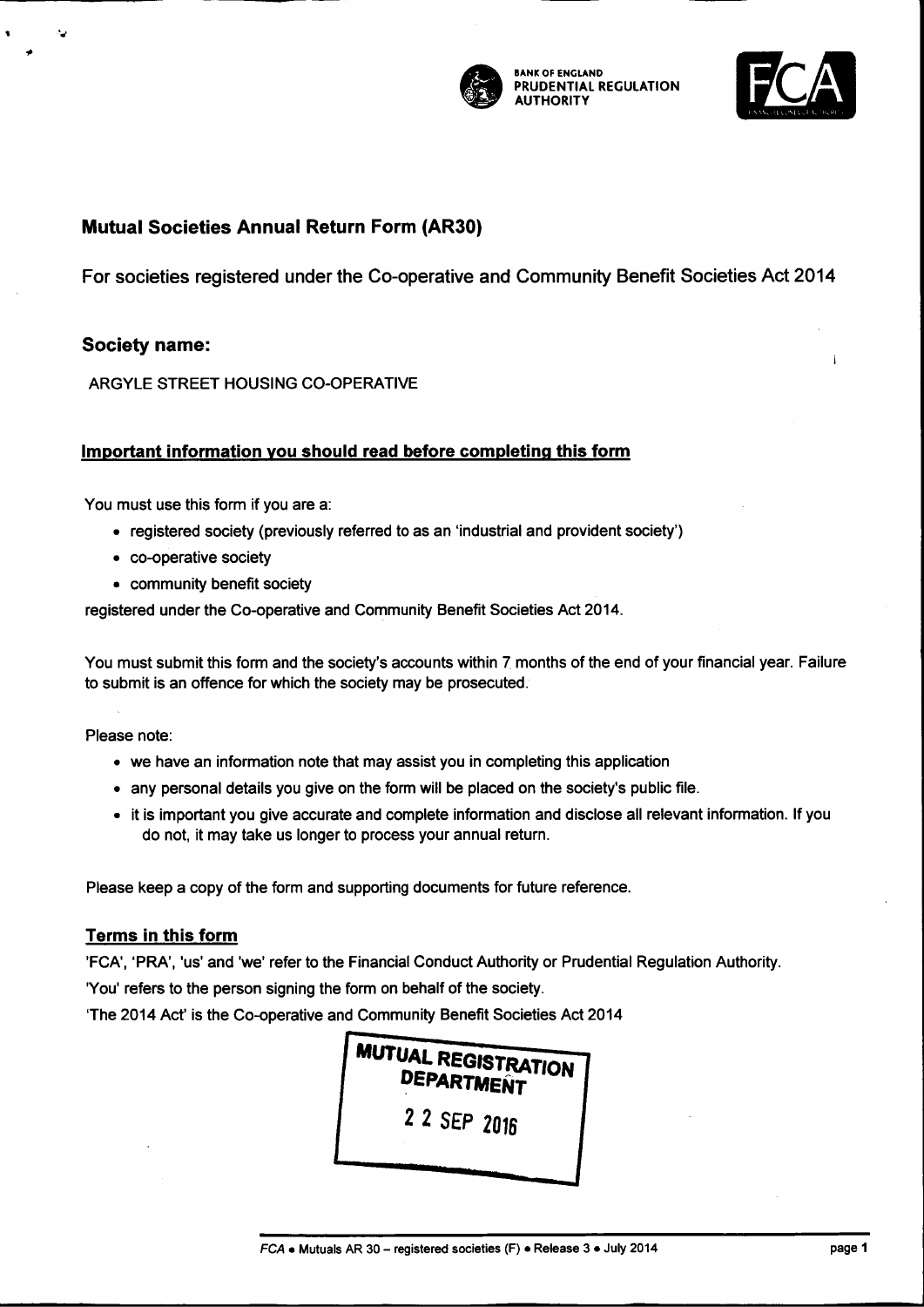

**BANK OF ENGLAND** PRUDENTIAL REGULATION **AUTHORITY** 



**A.** 

1

### **Mutual Societies Annual Return Form (AR30)**

**For societies registered under the Co-operative and Community Benefit Societies Act 2014** 

### **Filling in the form**

- I If you are using your computer to complete the form:
	- use the TAB key to move from question to question and press SHIFT TAB to move back to the previous question; and
	- print the completed form and arrange for it to be signed by all relevant individuals.
- 2 If you are filling in the form by hand:
	- use black ink;
	- write clearly; and
	- arrange for it to be signed and dated by all relevant individuals.
- 3 If you make a mistake, cross it out and initial the changes; do not use correction fluid.
- 4 If you:
	- leave a question blank;
	- do not get the form signed; or
	- do not attach the required supporting information

without telling us why, we will treat the application as incomplete. This will increase the time taken to assess your application.

5 If there is not enough space on the form, you may use separate sheets of paper. Clearly mark each separate sheet of paper with the relevant question number. Any separate sheets should be signed by the signatories to the form.

#### 6 Email a scanned copy of the signed form and supporting documents to

#### mutualsannrtns@fca.org.uk

or send it by post to:

Mutuals Team Financial Conduct Authority 25 The North Colonnade Canary Wharf LONDON E14 5HS

7. Please make sure you include:

- this form
- a set of printed accounts signed by two members and the secretary (3 signatures in total)

• '... . . • •s• ••

- an audit report or accountant's report where required; and  $\cdots$
- any supporting documents.

 $\mathbf{v} \in \mathbb{R}^n$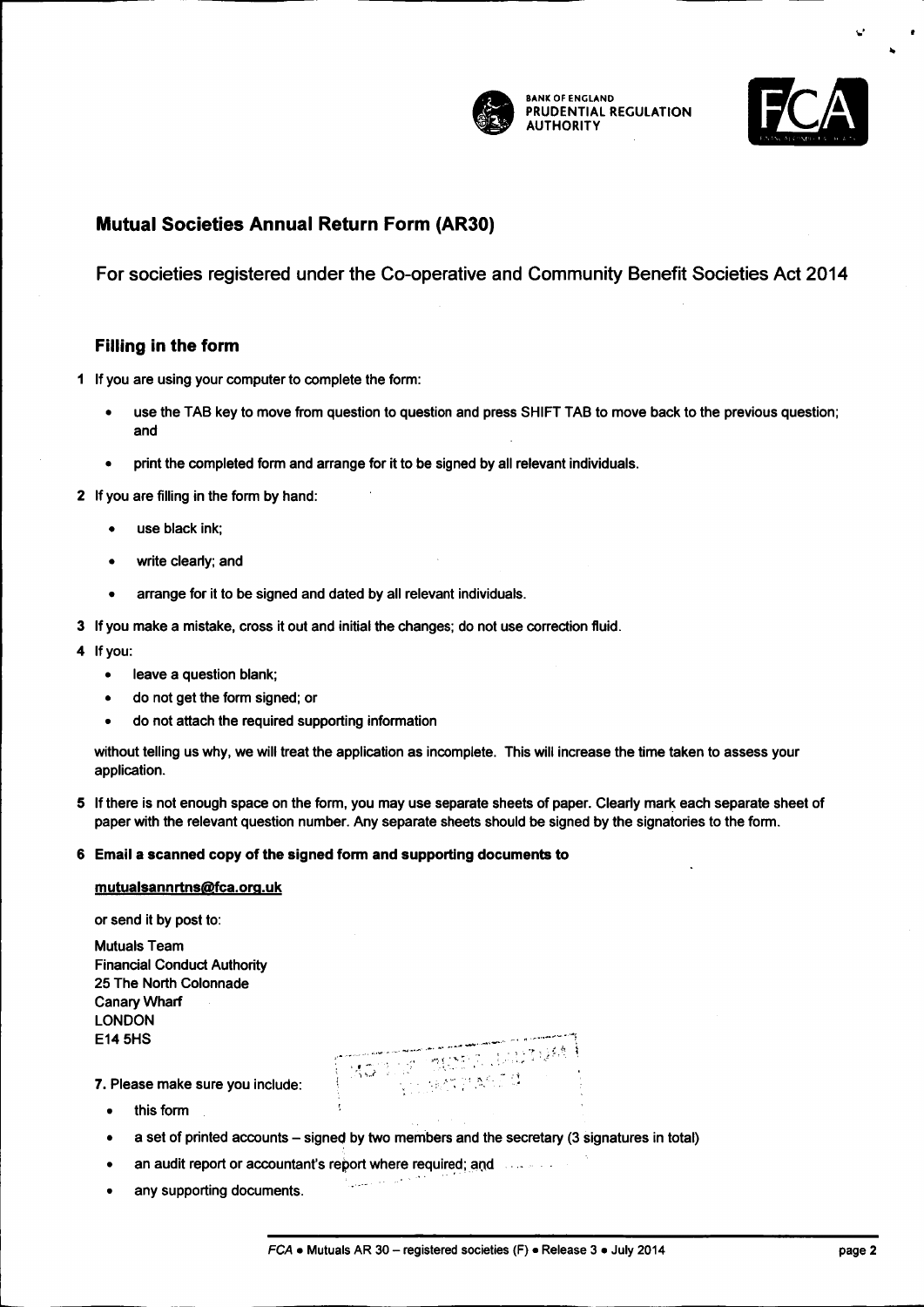

 $\mathcal{N}$ 

# **Details of society**

### 1.1 Details of the society

| Register number               | 21833                             |  |
|-------------------------------|-----------------------------------|--|
| Registered office<br>laddress | 3 Fletcher's Terrace<br>Cambridge |  |
| Postcode                      | <b>CB1 3LU</b>                    |  |

### 1.2 Year end date (ddlmmlyyyy)

| See Note 1.2 |  |  |  |  |  |     |  |  |  |
|--------------|--|--|--|--|--|-----|--|--|--|
|              |  |  |  |  |  | - 1 |  |  |  |

### **Committee of management**

If you are a club you do not need to give **a** year of birth in questions 1.3-1.6. The names of the members of the Committee at the date on which the return is signed should be entered below in BLOCK CAPITALS.

#### 1.3 Details of Chairman

| Name                                                     | <b>Tom Lord</b>               |
|----------------------------------------------------------|-------------------------------|
| <b>Address</b>                                           | 20 Argyle Street<br>Cambridge |
| <b>Postcode</b>                                          | CB1 3LR                       |
| Year of birth                                            | 1978                          |
| <b>Business occupation</b><br>and other<br>directorships | <b>Project Manager</b>        |

### 1.4 Details of Treasurer

| <b>Name</b>                                              | <b>David Brokenshire</b>       |  |
|----------------------------------------------------------|--------------------------------|--|
| <b>Address</b>                                           | 6 Swann's Terrace<br>Cambridge |  |
| Postcode                                                 | CB1 3LX                        |  |
| Year of birth                                            | 1952                           |  |
| <b>Business occupation</b><br>and other<br>directorships | <b>Video Artist</b>            |  |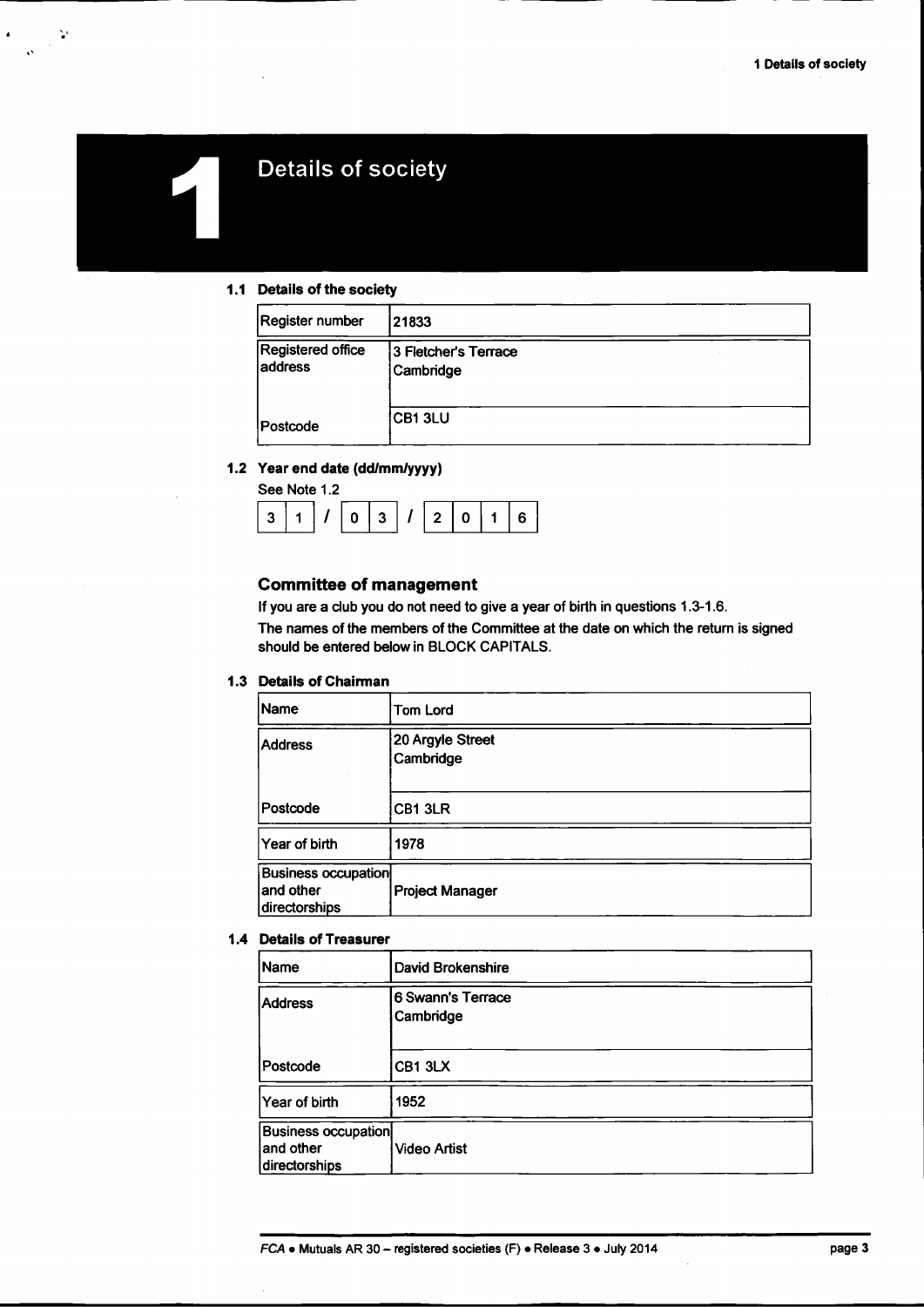$\mathcal{L}$ 

 $\ddot{\phantom{a}}$  $\epsilon_{\rm s}$ 

### 1.5 Details of Secretary

| <b>Name</b>                                              | <b>Ben Palmer</b>                 |
|----------------------------------------------------------|-----------------------------------|
| <b>Address</b>                                           | 1 Fletcher's Terrace<br>Cambridge |
| Postcode                                                 | CB13LU                            |
| Year of birth                                            | 1985                              |
| <b>Business occupation</b><br>and other<br>directorships | <b>Artist</b>                     |

### 1.6 Details of **Members of the Committee**

| <b>Name</b>              | <b>Address</b>    | Year of<br>birth | <b>Business</b><br>occupation<br>and other<br>directorships |
|--------------------------|-------------------|------------------|-------------------------------------------------------------|
| <b>Sinead Williams</b>   | 24 Argyle Street  | 1973             | <b>Student</b>                                              |
| <b>Alice Appleton</b>    | 4 Swann's Terrace | 1991             | <b>Student</b>                                              |
| <b>Clementine Vinten</b> | 2a Argyle Street  | 1983             | <b>Teacher</b>                                              |
| Jamye Lewis              | 2a Argyle Street  | 1970             | Unemployed                                                  |
| <b>Judith Salmon</b>     | 2a Argyle Street  | 1976             | Nanny                                                       |
| Jaime Crawford           | 22 Argyle Street  | 1975             | Unemployed                                                  |

Please use separate sheets of paper if you need more space, following the instructions provided in section 5 above.

Please indicate how many separate sheets of paper you have used

 $\vert$ 1

### **Please continue, answering all questions.**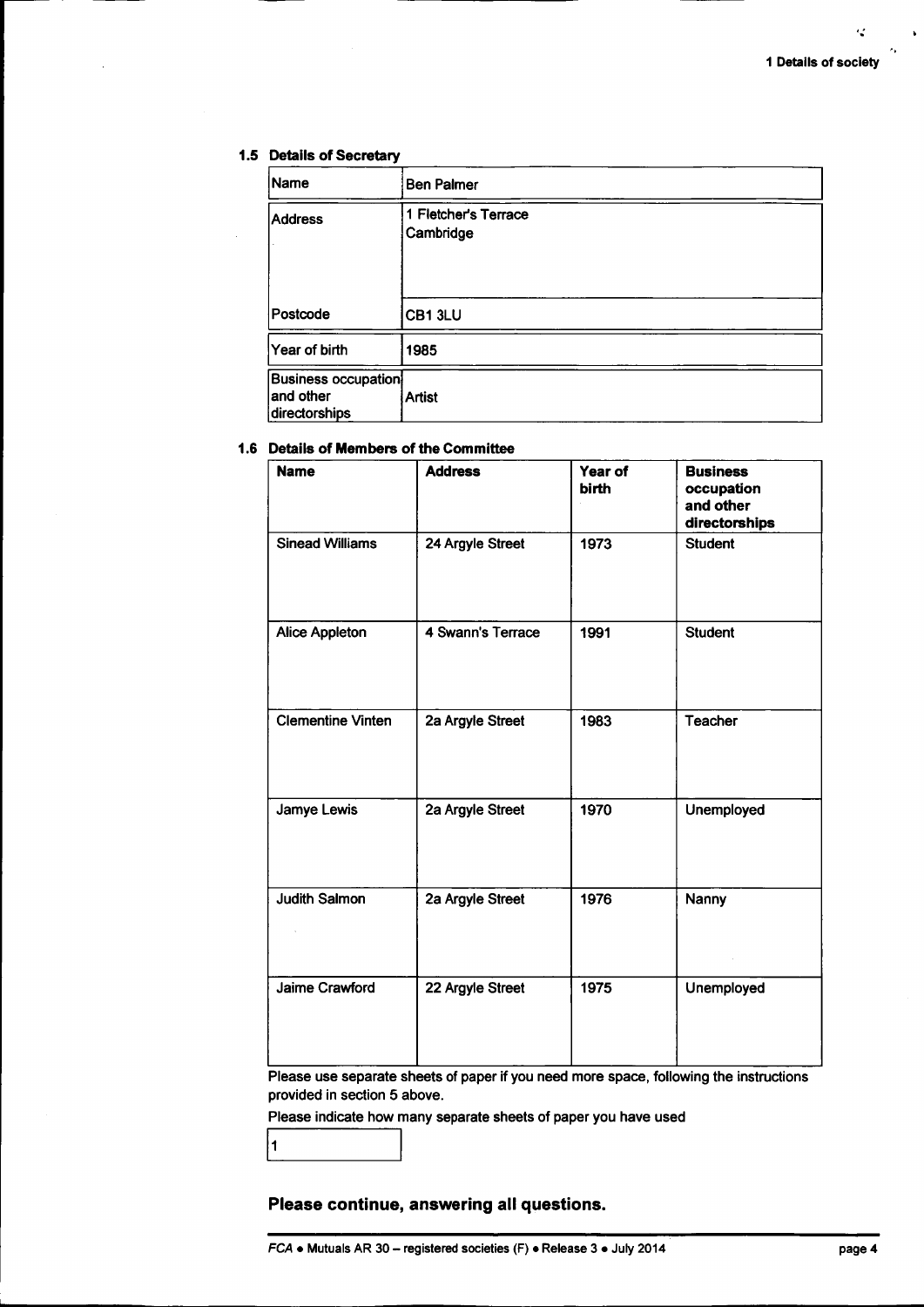1.7 Are any members of the society's committee disqualified as directors under the Company Director Disqualification Act 1986?

 $\boxtimes$  No

 $\mathbb{Z}^3$ 

□ Yes

1.8 Does the society carry out any activity which is regulated under the Financial Services and Markets Act 2000? (e.g. accepting deposits in a form other than withdrawable shares; offering insurance products; undertaking residential mortgage business). If 'yes' please state the society's Financial Services Register firm reference number

|--|--|

 $\Box$  Yes

Financial Services Register firm reference number

- 1.9 Is the society a subsidiary of another society?
	- Z No
	- $\Box$  Yes

1.10 Does the society have one or more subsidiaries?

- $\boxtimes$  No
- $\Box$  Yes
- 1.11 Is the society currently accepted by the HM Revenue and Customs as a charity for tax purposes?
	- **No**
	- □ Yes

Please confirm you have attached a copy of the letter from HM Revenue and Customs confirming charitable tax status: □ Yes

1.12 Is this society a charity registered with the Office of the Scottish Charity Regulator (OSCR)?

**No** 

 $\Box$  Yes  $\rightarrow$  provide your Scottish Charity number below

1.13 Is the society registered with one of the following (please tick)?

 $\boxtimes$  Homes and Communities Agency

 $\Box$  The Welsh Ministers

□ Scottish Housing Regulator

If so, please provide your register number

C2303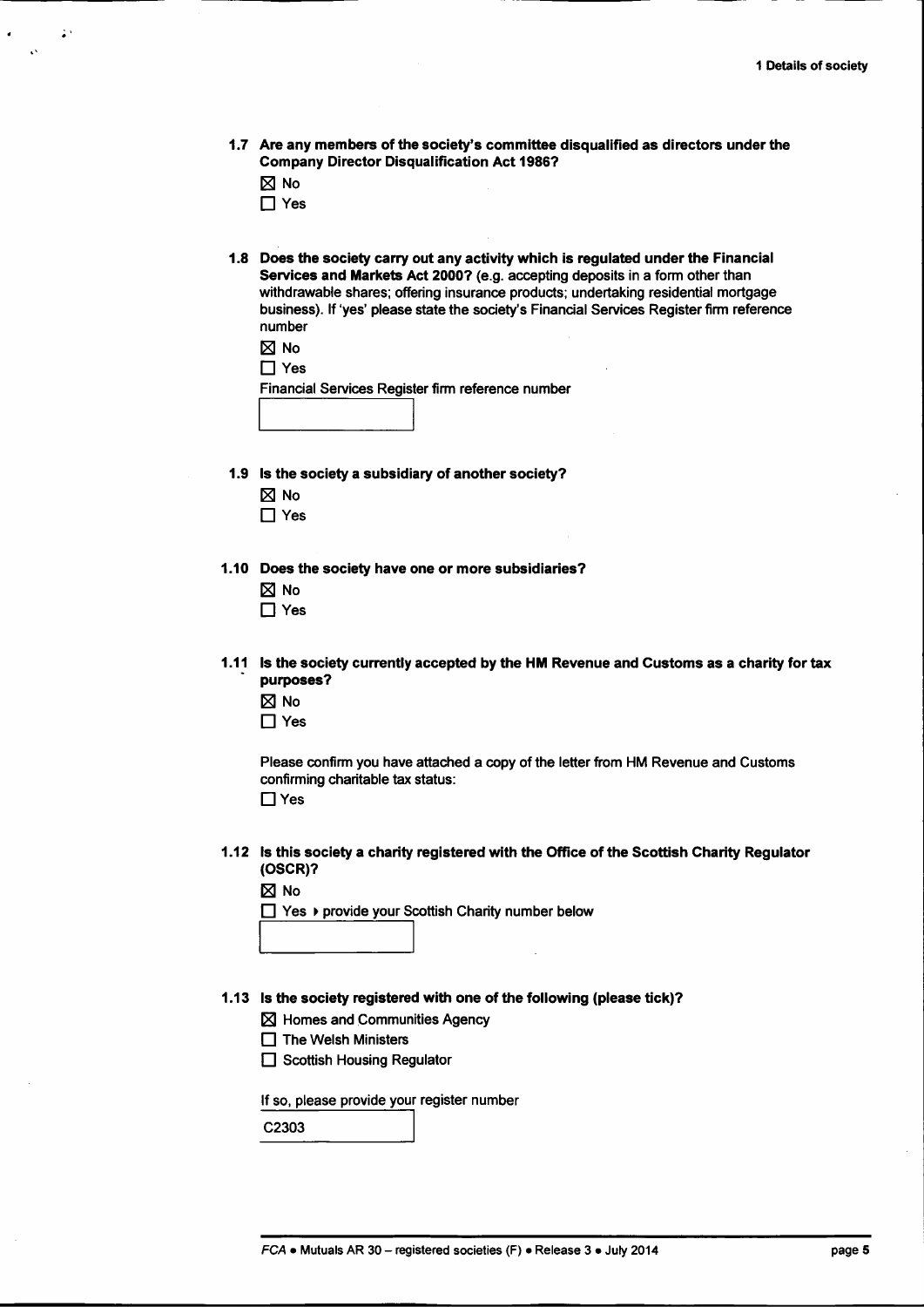$\epsilon$  :

All societies must answer the following questions:

- $\bullet$ if a bona fide co-operative society go to question 1.14
- if existing for the benefit of the community go to question 1.19

### Bona fide co-operative society

1.14 How did members benefit from the business, industry or trade of the society during the year?

All members are housed by the co-operative

- 1.15 Is membership of the society required to obtain the benefits offered by it? Z Yes
	- $\Box$  No
- 1.16 In what way did members participate in an ongoing basis in the society's primary business during the year?

Committee members are co-ordinators and oversee the day to day running of the coopeartive

#### 1.17 How did members democratically control the society?

Members meet monthly in order to make decisions about the co-operative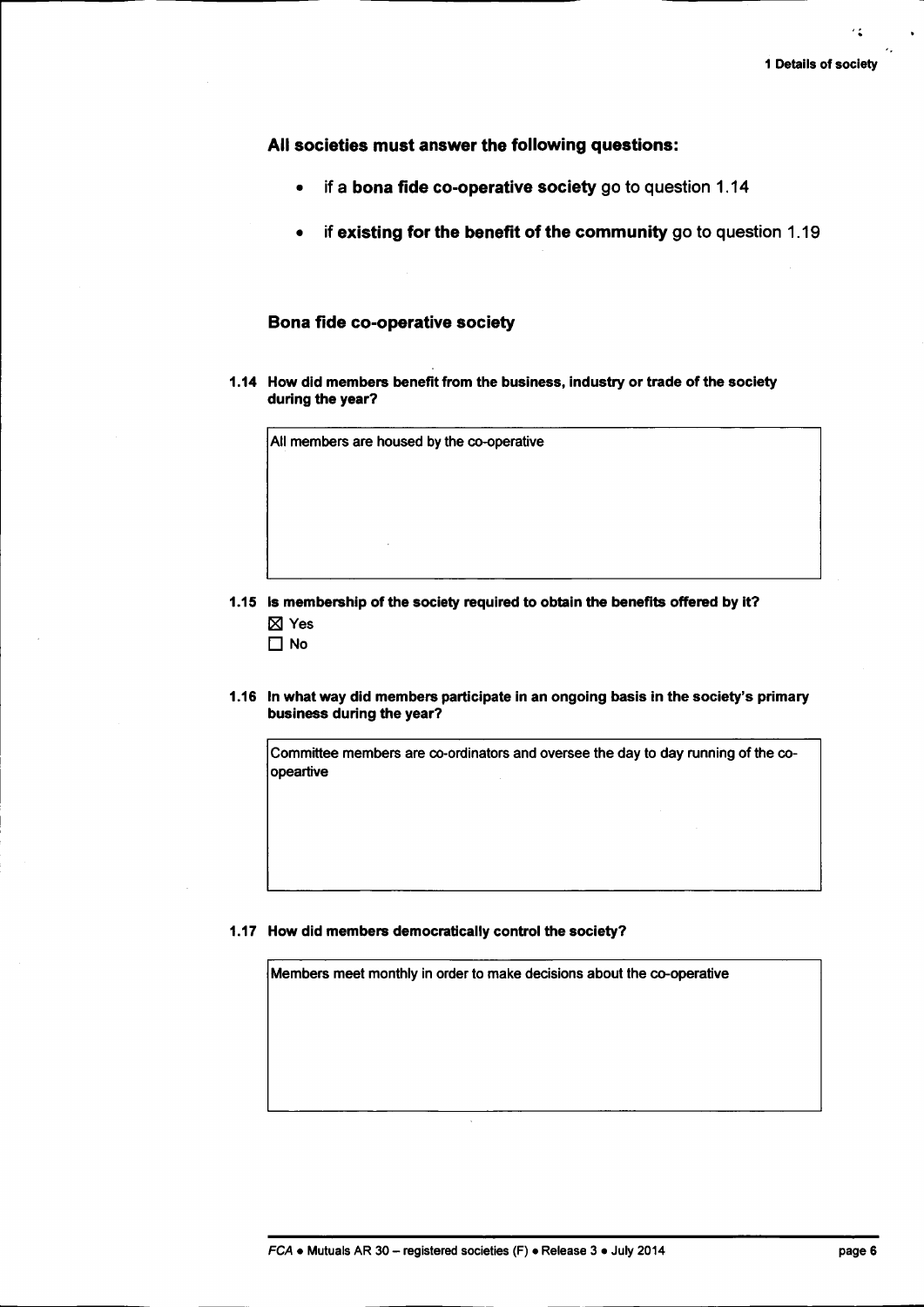### 1.18 How did the society use any surplus/profit?

 $\mathcal{E}^{\lambda}$ 

 $\ddot{\phantom{1}}$  $\mathbf{A}$ 

If the society distributed the surplus/profit to members please explain how this was done.

Surplus is re-invested in the co-operative

Please use separate sheets of paper if you need more space (see section 5 above) Please indicate how many separate sheets of paper you have used.

**Continue to 2.1** 

 $\ddot{\phantom{a}}$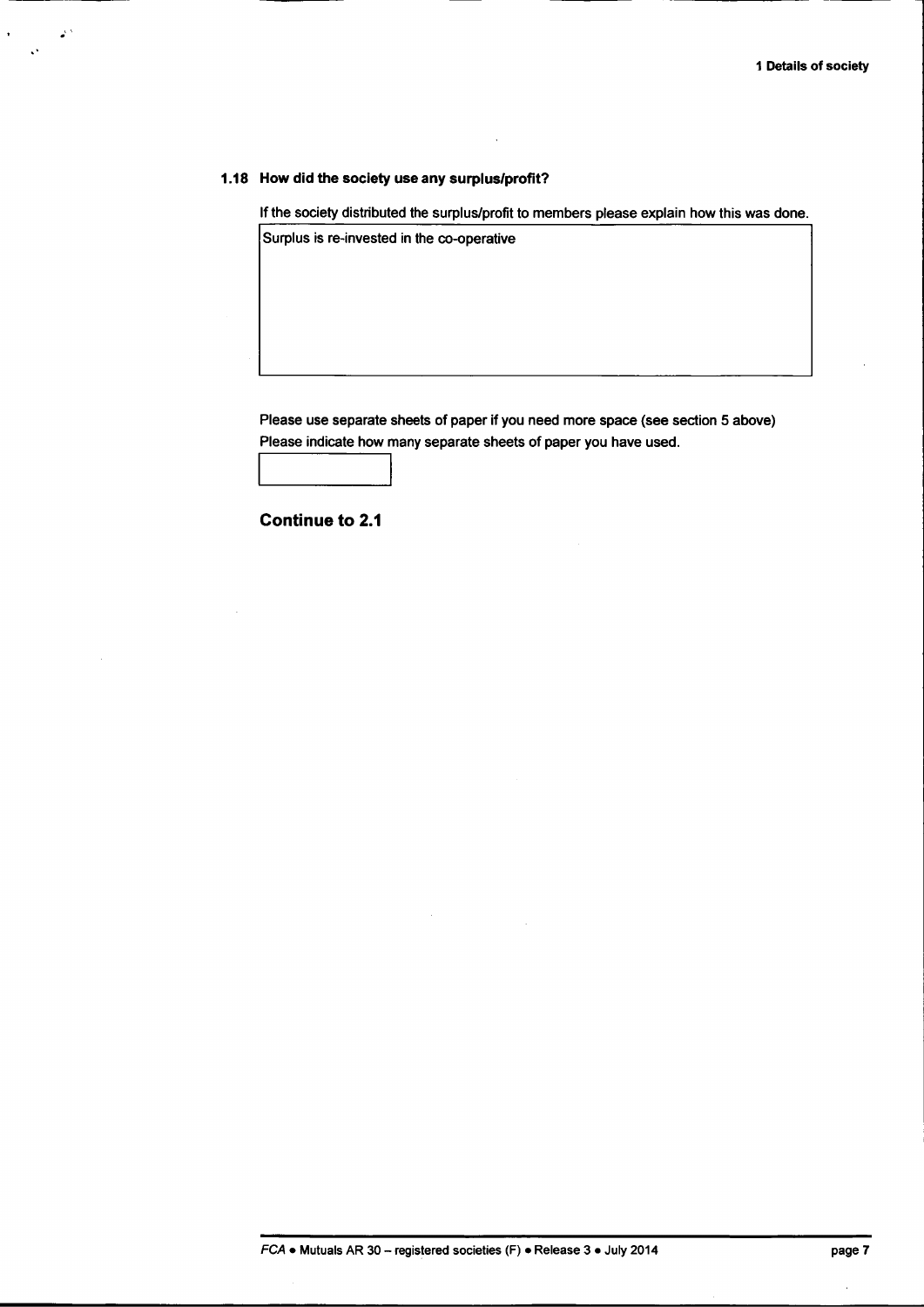$\epsilon$  .

### Community benefit society

### 1.19 Who are the community the society benefited?

### 1.20 How did the society benefit that community during the year?

### 1.21 How did the society use any surpluslprofit?

Please use separate sheets of paper if you need more space (see section 5 above). Please indicate how many separate sheets of paper you have used.

### Continue to 2.1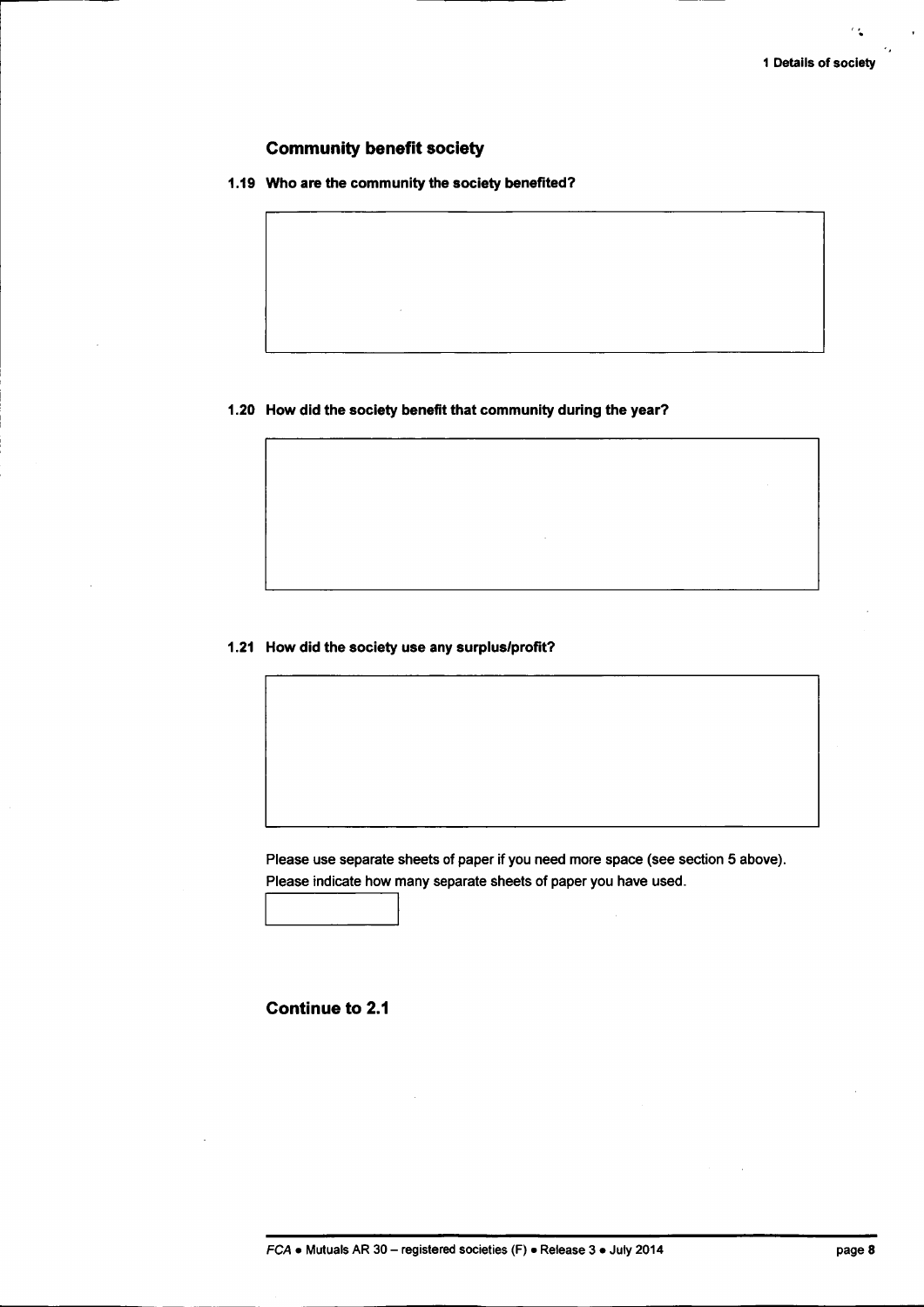**Statistics** 

J.

 $\ddot{\phantom{0}}$ 

### Account details

### 2.1 You must enter the figures below

See notes for help on items E-T. Enter NIL where applicable

| A           | Members at beginning of year                                                             | 84         |
|-------------|------------------------------------------------------------------------------------------|------------|
| в           | Members ceased during year                                                               | 17         |
| c           | Members admitted during year                                                             | 18         |
| D           | Members at end of year                                                                   | 85         |
| Е           | Turnover for year                                                                        | £290,981   |
| F           | <b>Total of income and expenditure</b><br>(receipts and payments added<br>together)      | £87,266    |
| G           | Net surplus/(deficit) for year                                                           | £64,881    |
| Ή           | <b>Fixed assets</b>                                                                      | £939,654   |
| ١I          | <b>Current assets</b>                                                                    | £570,532   |
| J           | Total assets (equal to amount in<br>row O, below)                                        | £1,510,186 |
| Κ           | <b>Current liabilities</b>                                                               | £47,720    |
| L           | Share capital                                                                            | 85         |
| M           | Long-term liabilities                                                                    | £617,641   |
| N           | <b>Reserves</b>                                                                          | £844,740   |
| О           | Total liabilities, share capital &<br>reserves (K+L+M+N) (equal to<br>amount in J above) | £1,510,186 |
|             | All societies (excluding clubs) must complete boxes P-T                                  |            |
| P           | Investments in other registered<br>societies                                             | Nil        |
| $\mathbf Q$ | Loans from members                                                                       | <b>Nil</b> |
| R           | Loans from Employees'<br><b>Superannuation Schemes</b>                                   | <b>Nil</b> |
| S           | Dividends on sales                                                                       | Nil        |
| т           | Share interest                                                                           | Nil        |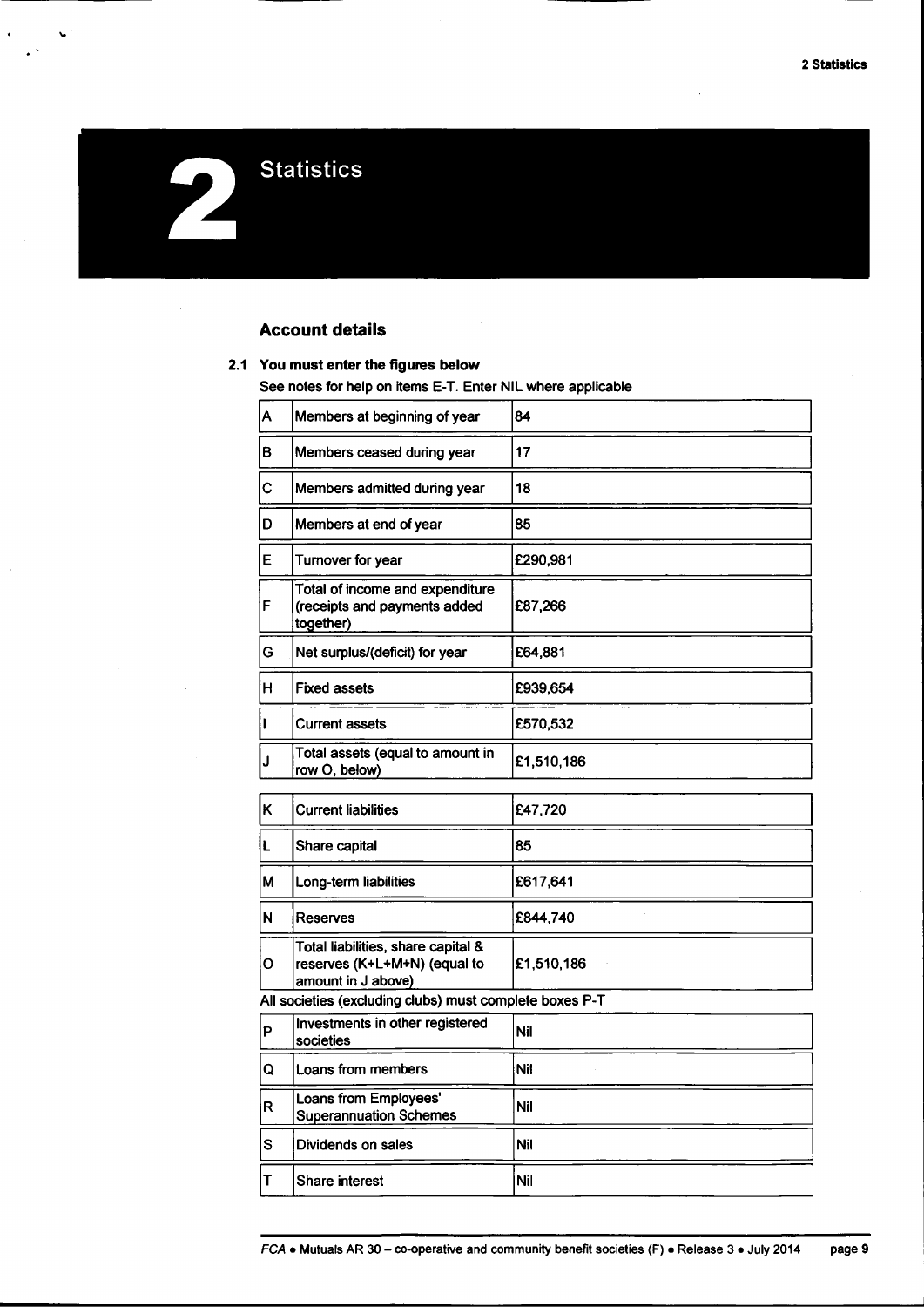$\sim$   $\lambda_{\rm H}$ 

2.2 Names of subsidiaries as defined in sections 100 and 101 of the Co-operative and Community Benefit Societies Act 2014

| None |           |
|------|-----------|
|      |           |
|      |           |
|      |           |
|      |           |
|      |           |
|      |           |
|      | $\lambda$ |

### 2.3Names of subsidiaries not dealt with in group accounts (if any) and reasons for exclusions (as approved by the FCA)

The society must have written authority from us to exclude a subsidiary from group accounts

| None |  |  |
|------|--|--|
|      |  |  |
|      |  |  |
|      |  |  |
|      |  |  |
|      |  |  |
|      |  |  |
|      |  |  |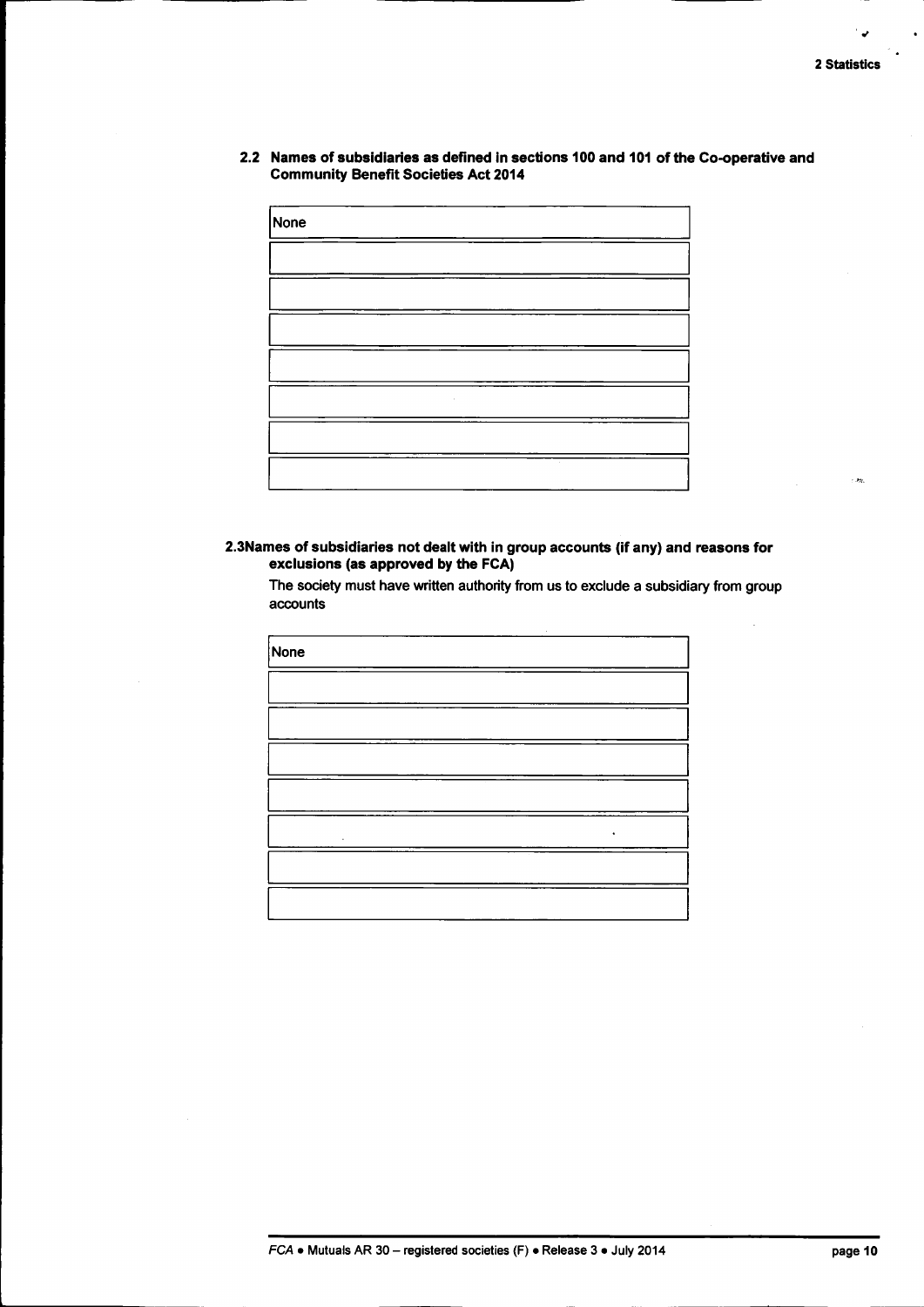### The audit

**3.1** Type of audit used for the attached accounts.

If the-society has used a full professional audit or an accountant's report then the report must be prepared by a registered auditor.

- $\boxtimes$  Full professional audit  $\rightarrow$  Continue to section 4<br>  $\Box$  Accountant's report  $\rightarrow$  Complete questions 3
- $\Box$  Accountant's report  $\rightarrow$  Complete questions 3.2 and 3.3<br> $\Box$  Lay audit  $\rightarrow$  Complete questions 3.2 and 3.3
	-
	-
- $\Box$  Lay audit  $\Box$  Complete questions 3.2 and 3.3<br> $\Box$  Unaudited  $\Box$  Complete questions 3.2 and 3.3  $\triangleright$  Complete questions 3.2 and 3.3
- 3.2 Do the society's registered rules allow the society not to undertake a full professional audit?
	- $\Box$  No
	- $\Box$  Yes
- 3.3 Has the membership passed at a general meeting a resolution allowing the society not to undertake a full professional audit for the year of account in question? (In accordance with section 84 of the Co-operative and Community Benefit Societies Act 2014)

□ No □ Yes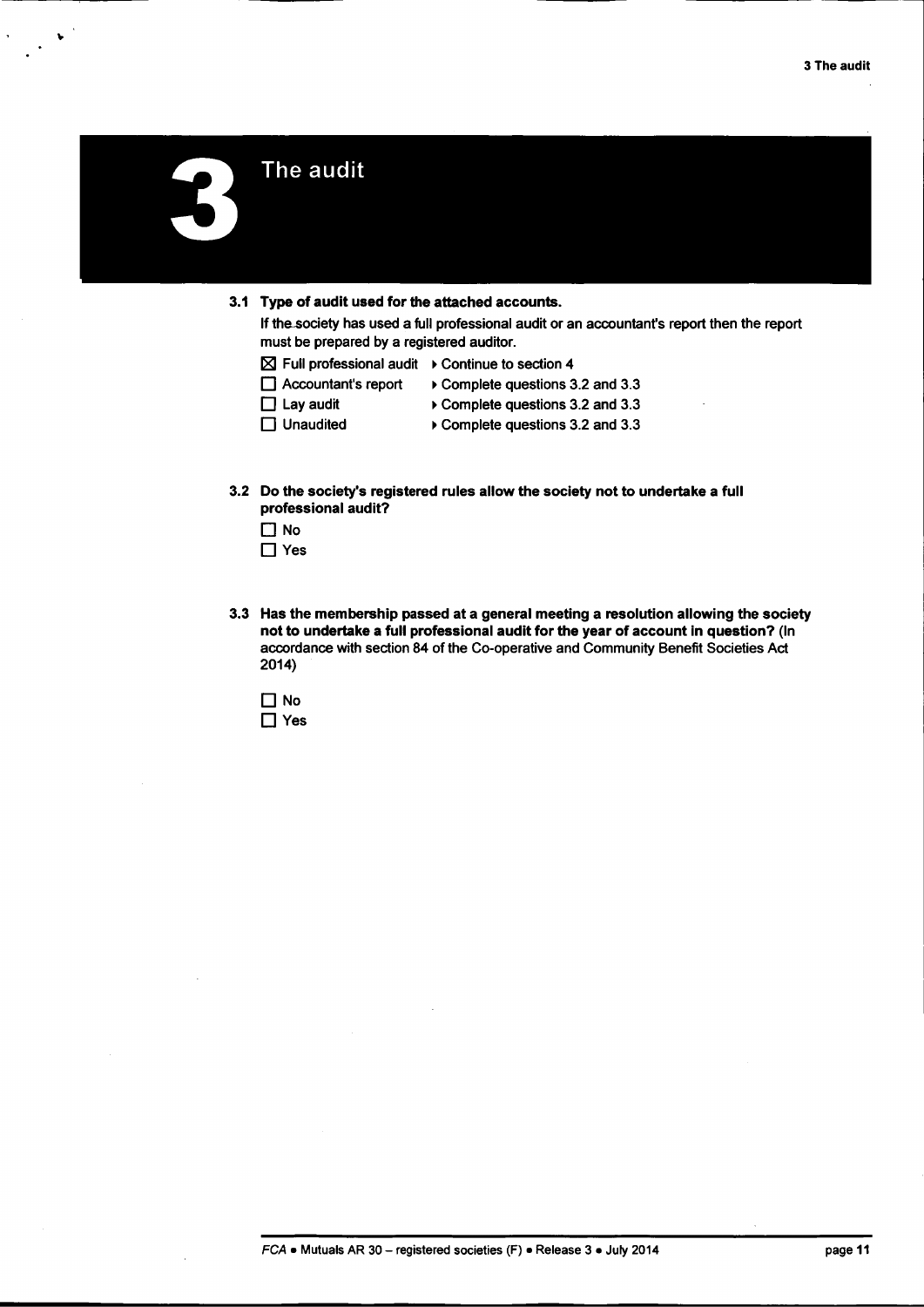# **Accounts and signature**

### **Accounts**

4.1 Date on which the accounts and balance sheet will belwere laid before the AGM (ddlmm!yyyy)



- 4.2 Has your society produced accounts to the minimum standard required?
	- $\boxtimes$  Yes  $\blacktriangleright$  you must confirm that you have attached the accounts and the audit/accountant's report bearing the original signatures of the auditor (if required by law), the secretary and the two committee members.  $\boxtimes$  Attached

 $\Box$  No  $\rightarrow$  you must produce accounts to the minimum standard required, see notes for details.

### **Signature** - **all societies to complete**

4.3 The Secretary of the society must sign and date below

I certify that the information in this form is correct to the best of my knowledge and belief.

| Name         | <b>Ben Palmer</b>  |
|--------------|--------------------|
| Signature    |                    |
| Phone number | 01223 411615       |
| Email        | secretary@ash.coop |
| Date         |                    |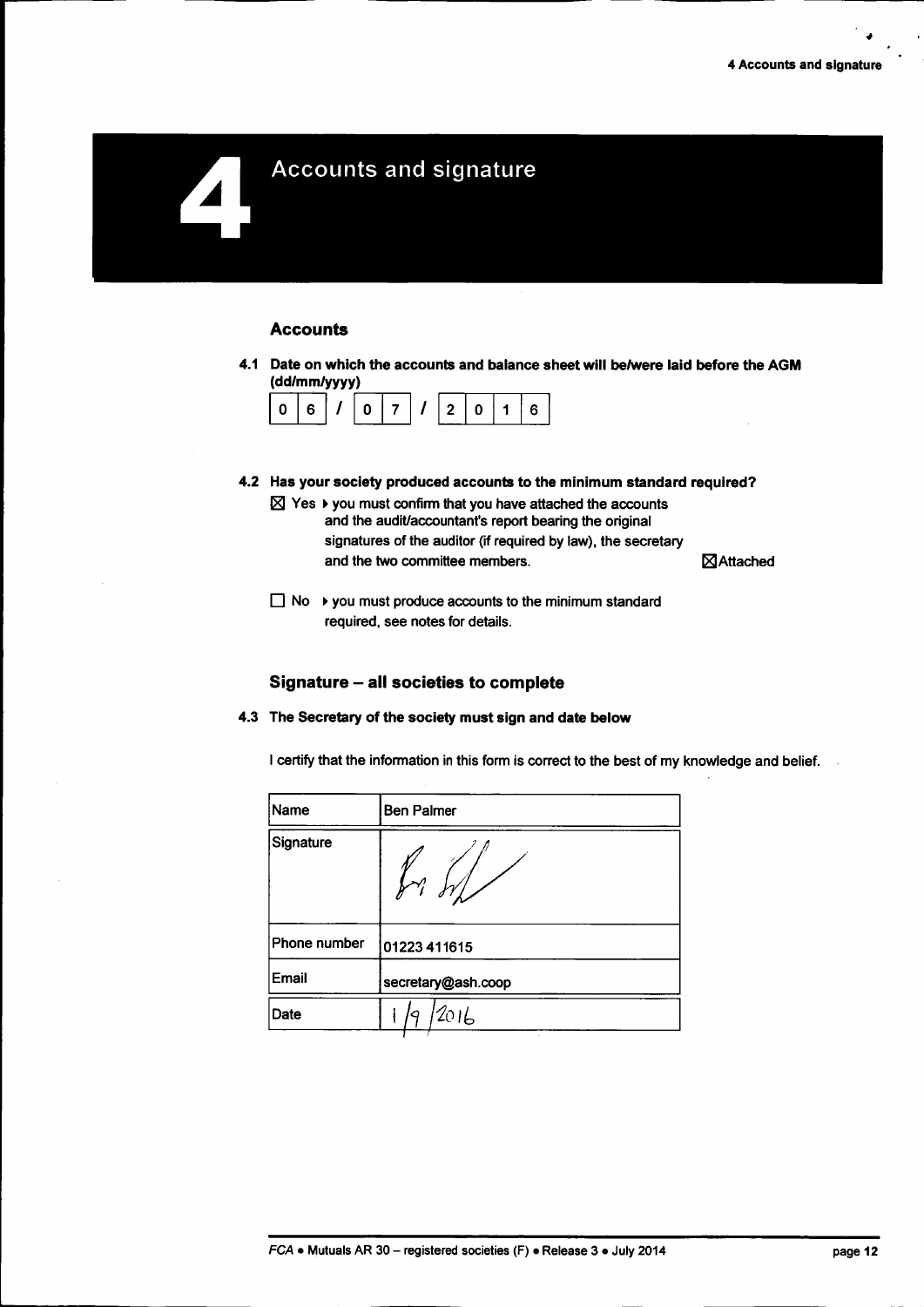### Argyle Street Housing Co-operative

 $\frac{1}{2}$ 

Committee Members 2016 supplementary sheet

| <b>Name</b>             | <b>Address</b>                               | <b>Year of birth</b> | <b>Business occupation</b><br>and other<br>directorships |
|-------------------------|----------------------------------------------|----------------------|----------------------------------------------------------|
| <b>CAROLINE DICKSON</b> | 4 Argyle Street<br>Cambridge<br>CB1 3LR      | 1983                 | <b>Housing Worker</b>                                    |
| <b>FARADENA AFIFI</b>   | 5 Swann's Terrace<br>Cambridge<br>CB1 3LX    | 1975                 | Tai Chi Instructor                                       |
| <b>SAMANTHA DYER</b>    | 20 Argyle Street<br>Cambridge<br>CB1 3LR     | 1968                 | Caterer                                                  |
| <b>CLARE MAGUIRE</b>    | 1 Fletcher's Terrace<br>Cambridge<br>CB1 3LU | 1985                 | <b>Student</b>                                           |
| <b>SIMEON DAVIDSON</b>  | 1 Fletcher's Terrace<br>Cambridge<br>CB1 3LU | 1981                 | Painter and<br>Decorator                                 |
| <b>JENNIFER WARNOCK</b> | 22 Argyle Street<br>Cambridge<br>CB1 3LR     | 1982                 | Unemployed                                               |
| <b>AMY CARROLL</b>      | 22 Argyle Street<br>Cambridge<br>CB1 3LR     | 1989                 | Unemployed                                               |
| <b>BEN VARNEY</b>       | 8 Argyle Street<br>Cambridge<br>CB1 3LR      | 1976                 | <b>Artist</b>                                            |
| <b>JAMES GORDON</b>     | 6 Argyle Street<br>Cambridge<br>CB1 3LR      | 1981                 | Support Worker                                           |
| <b>KATIE HOLLAND</b>    | 1 Swann's Terrace<br>Cambridge<br>CB13LX     | 1977                 | Mother/Student                                           |
| <b>MIKE TABRETT</b>     | 6 Swann's Terrace<br>Cambridge<br>CB13LX     | 1958                 | Thai Chi Instructor                                      |
| <b>LEWIS LARKIN</b>     | 6 Argyle Street<br>Cambridge<br>CB13LR       | 1988                 | Plasterer                                                |
| <b>TOM SIZER</b>        | 22 Argyle Street<br>Cambridge<br>CB13LR      | 1986                 | <b>Construction worker</b>                               |
| <b>LEANNE HOLROYD</b>   | 4 Argyle Street<br>Cambridge<br>CB1 3LR      | 1981                 | <b>Seamstress</b>                                        |

 $\ddot{\phantom{0}}$ 

 $\sim$   $\sim$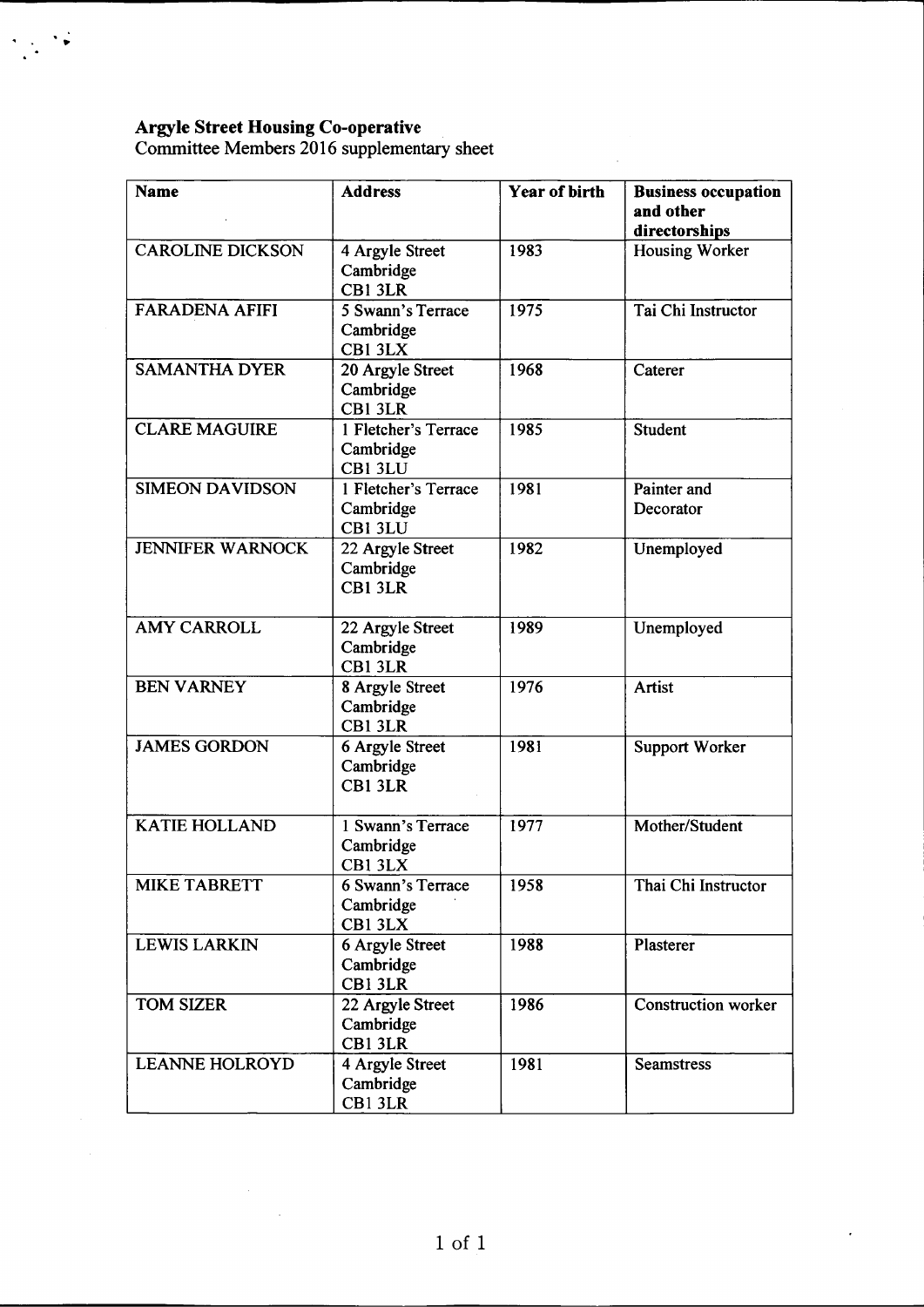REGISTRY OF FRIENDLY SOCITIES NUMBER: IP21833R

HOMES AND COMMUNITIES AGENCY REGISTRATION NUMBER: C2302

# Argyle Street Housing Co-Operative Limited Financial Statements For the year ended 31 March 2016

# MUTUAL REGISTRATION

2 2 SEP 2016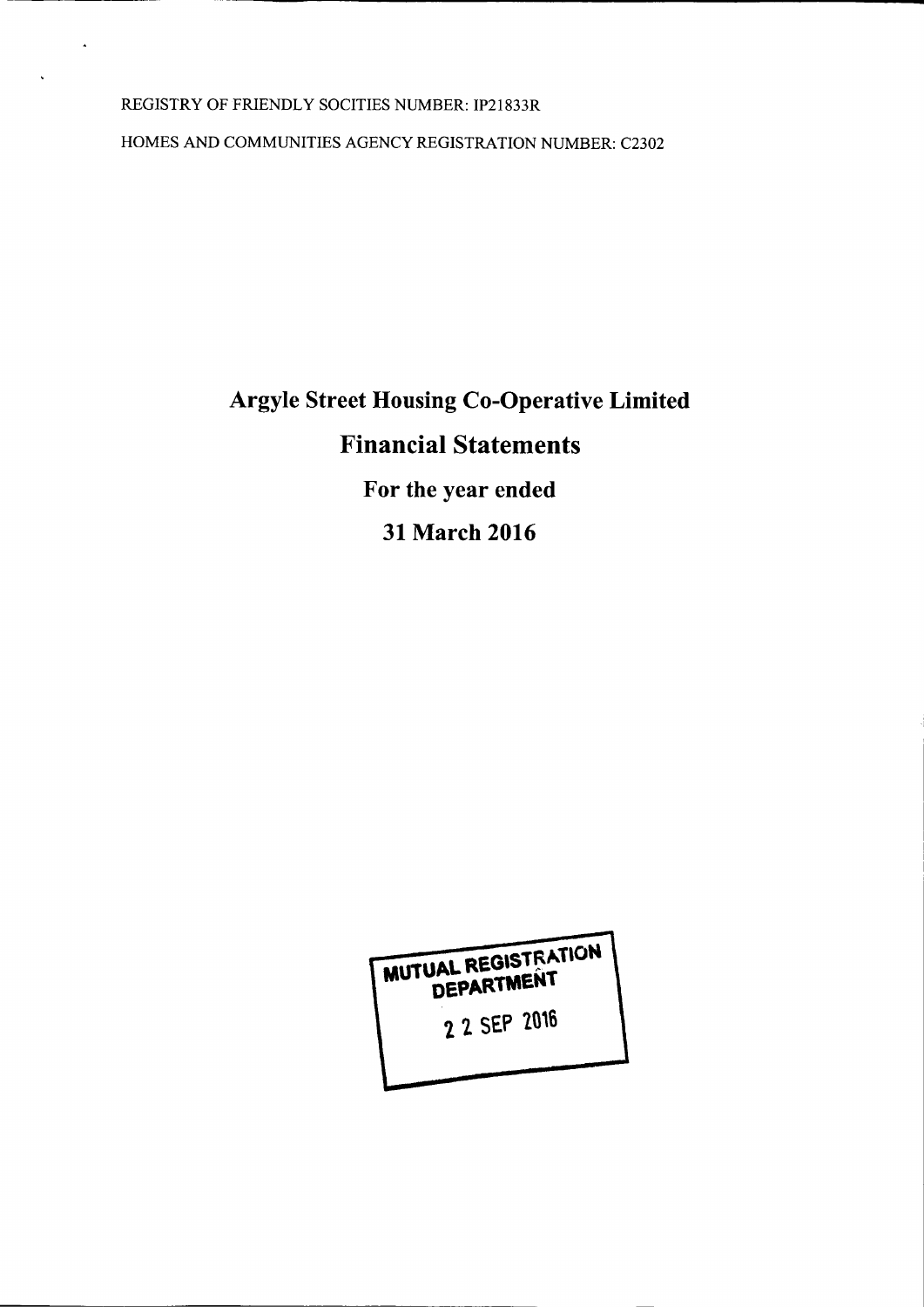### **Financial Statements**

### **Year ended 31 March 2016**

| <b>Contents</b>                             | Pages      |
|---------------------------------------------|------------|
| Officers and professional advisers          | 1          |
| Committee of Management's report            | $2$ to $3$ |
| Independent auditor's report to the members | 4 to 5     |
| Statement of comprehensive income           | 6          |
| Statement of financial position             | 7          |
| Statement of changes in equity              | 8          |
| Statement of cash flows                     | 9          |
| Notes to the financial statements           | 10 to 18   |

 $\ddot{\phantom{0}}$ 

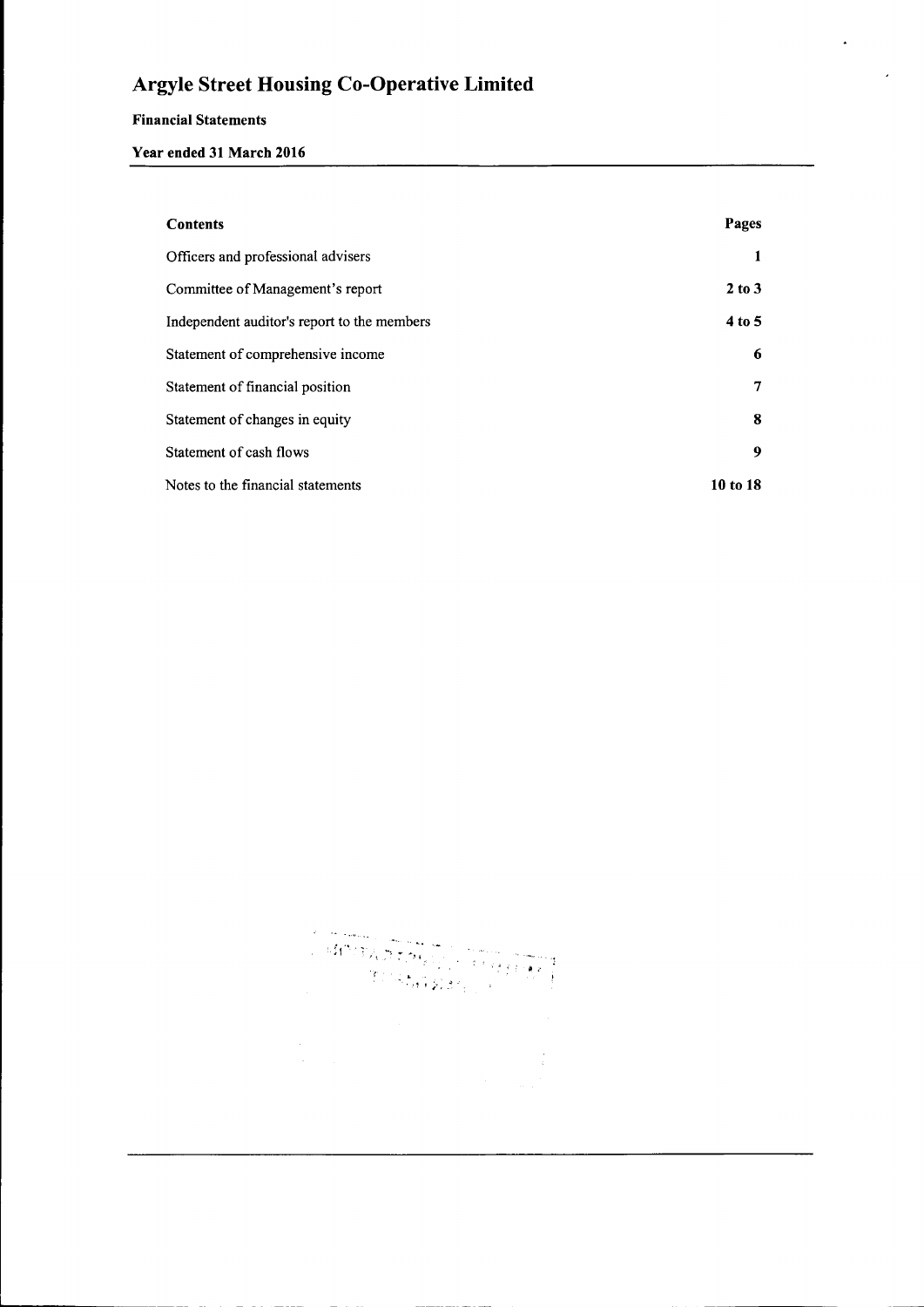### **Officers and Professional Advisers**

 $\hat{\boldsymbol{\beta}}$ 

### **COMMITEE OF MANAGEMENT**

| Chair                                  | T Lord                                   |
|----------------------------------------|------------------------------------------|
| Vice Chairs                            | B Varney, S Williams                     |
| Secretary                              | <b>B</b> Palmer                          |
| Treasurer                              | D Brokenshire                            |
| Allocations co-ordinator               | C Maguire, J Lewis, A Appleton           |
| Development co-ordinators              | K Holland, S Dyer, T Lord                |
| Education co-ordinators                | J Gordon, J Lewis                        |
| Employment co-ordinators               | S Davidson, M Tabrett                    |
| Grounds co-ordinators                  | L Holroyd, C Dickson                     |
| Maintenance co-ordinators              | A Carroll, T Sizer, L Larkin             |
| Rent co-ordinators                     | K Holland, C Dickson                     |
| Welfare co-ordinators                  | C Vinten, S Dyer                         |
| Accessibility & Diversity co-ordinator | F Afifi                                  |
| Car Park Officer                       | J Salmon                                 |
|                                        | J Crawford                               |
| <b>REGISTERED OFFICE</b>               | 3 Fletchers Terrace                      |
|                                        | Cambridge                                |
|                                        | CB1 3LU                                  |
| <b>AUDITORS</b>                        | <b>Streets Audit LLP</b>                 |
|                                        | Chartered accountant & statutory auditor |
|                                        | <b>Charter House</b>                     |
|                                        | 62-64 Hills Road                         |
|                                        | Cambridge                                |
|                                        | <b>CB2 1LA</b>                           |
| <b>BANKERS</b>                         | The Co-Operative Bank                    |
|                                        | <b>Triodos Bank</b>                      |
| <b>REGISTRY OF FRIENDLY SOCITIES</b>   |                                          |
| <b>NUMBER</b>                          | <b>IP21833R</b>                          |
| <b>HOMES AND COMMUNITIES</b>           |                                          |
| <b>AGENCY REGISTRATION NUMBER</b>      | C <sub>2302</sub>                        |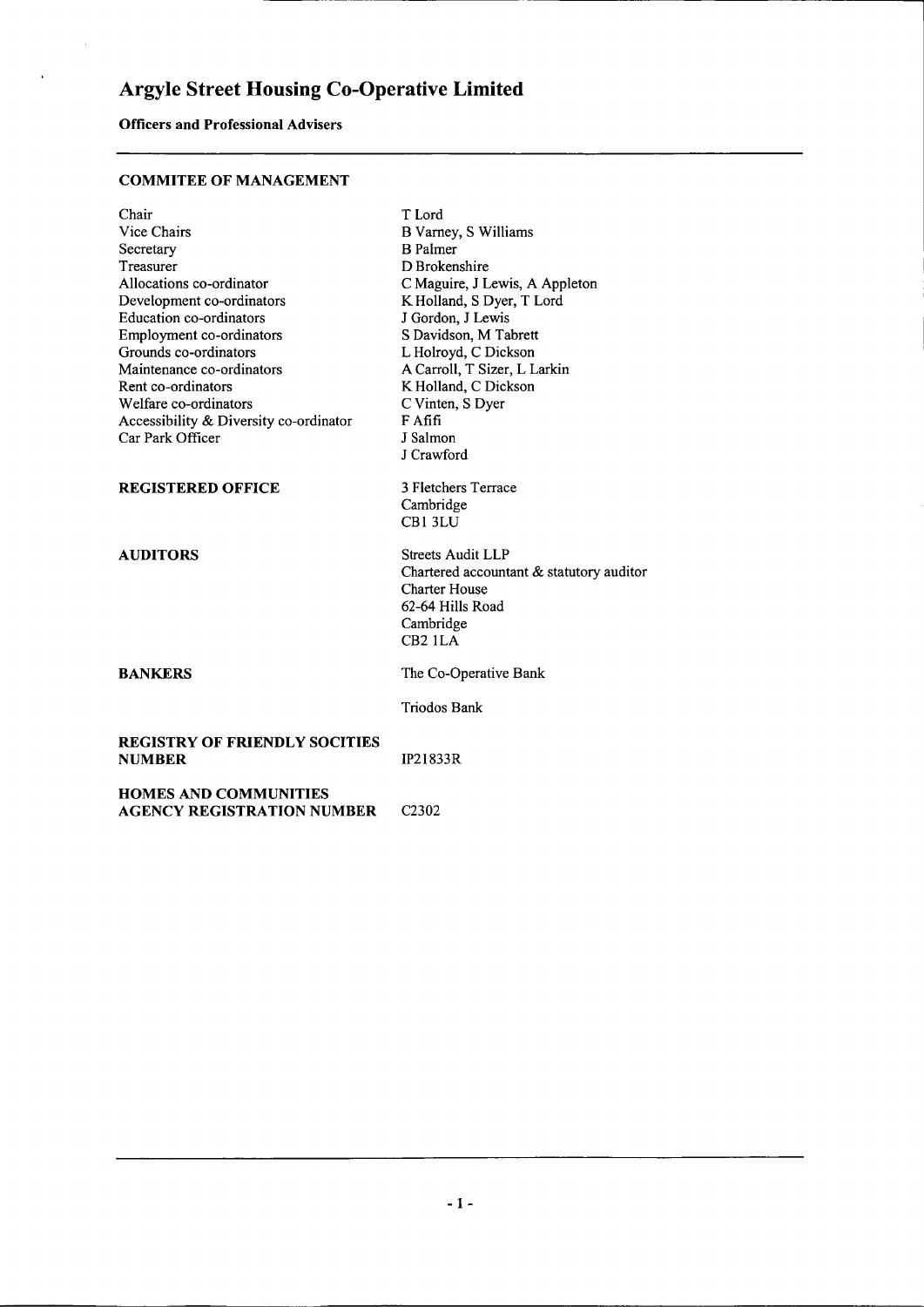### **Committee of Management's Report (continued)**

### **Year ended 31 March 2016**

The Committee of Management present their report and the financial statements of the Co-Operative for the year ended 31 March 2016.

### **Legislative Provisions under which the Co-Operative is established**

The Co-operative is incorporated under the Industrial and Provident Societies Act 1965 (now replaced by the Co-operative and Community Benefit Societies Act 2014) and a Registered Social Landlord under the Housing and Regeneration Act 2008.

### **Principal** activity

The principal activity was that of a Registered Social Landlord.

### **Review of the Year**

The Co-operative achieved a surplus for the year ended 31 March 2016 of £38,251 (2015: £22,063).

### **Value for money**

At the start of each financial year the Co-Op sets a budget in order to anticipate and to control running costs, and to ensure that they are met by setting appropriate rent charges for all our members.

### **Committee of Management**

The members of the Committee of Management at the end of the year are shown on page one. All members of the Committee of Management served throughout the year ended 31 March 2016 accept as follows:

B Palmer joined the Committee of Management on 16 May 2016

T Sizer joined the Committee of Management on 2 March 2016

L Larkin joined the Committee of Management on 2 March 2016

C Vinten joined the Committee of Management on 4 February 2016

A Appleton joined the Committee of Management on 7 April 2016 J Crawford joined the Committee of Management on 7 April 2016

A Power (Secretary) resigned from the Committee of Management on 14 April 2016

N Robinson Dunbar (Vice Secretary) resigned from the Committee of Management on 4 May 2016

H Chapman (Development Co-ordinator) resigned from the Committee of Management on 20 September 2015

Members of the committee of management do not receive any emoluments for their service.

### **Committee of Management's** responsibilities statement

The Committee of Management are responsible for preparing the Committee of Management's Report and the financial statements in accordance with applicable law and regulations.

The Committee of Management are required to prepare financial statements for each financial year in accordance with United Kingdom Generally Accepted Accounting Practices (United Kingdom Accounting Standards and applicable law). The financial statements are required by law to give a true and fair view of the state of affairs of the Co-Operative and of its excess income over expenditure for that period. In preparing these financial statements, the Committee of Management are required to:

- select suitable accounting policies and then apply them consistently;
- make judgments and accounting estimates that are reasonable and prudent; and
- prepare the financial statements on the going concern basis unless it is inappropriate to presume that the Co-Operative will continue in business.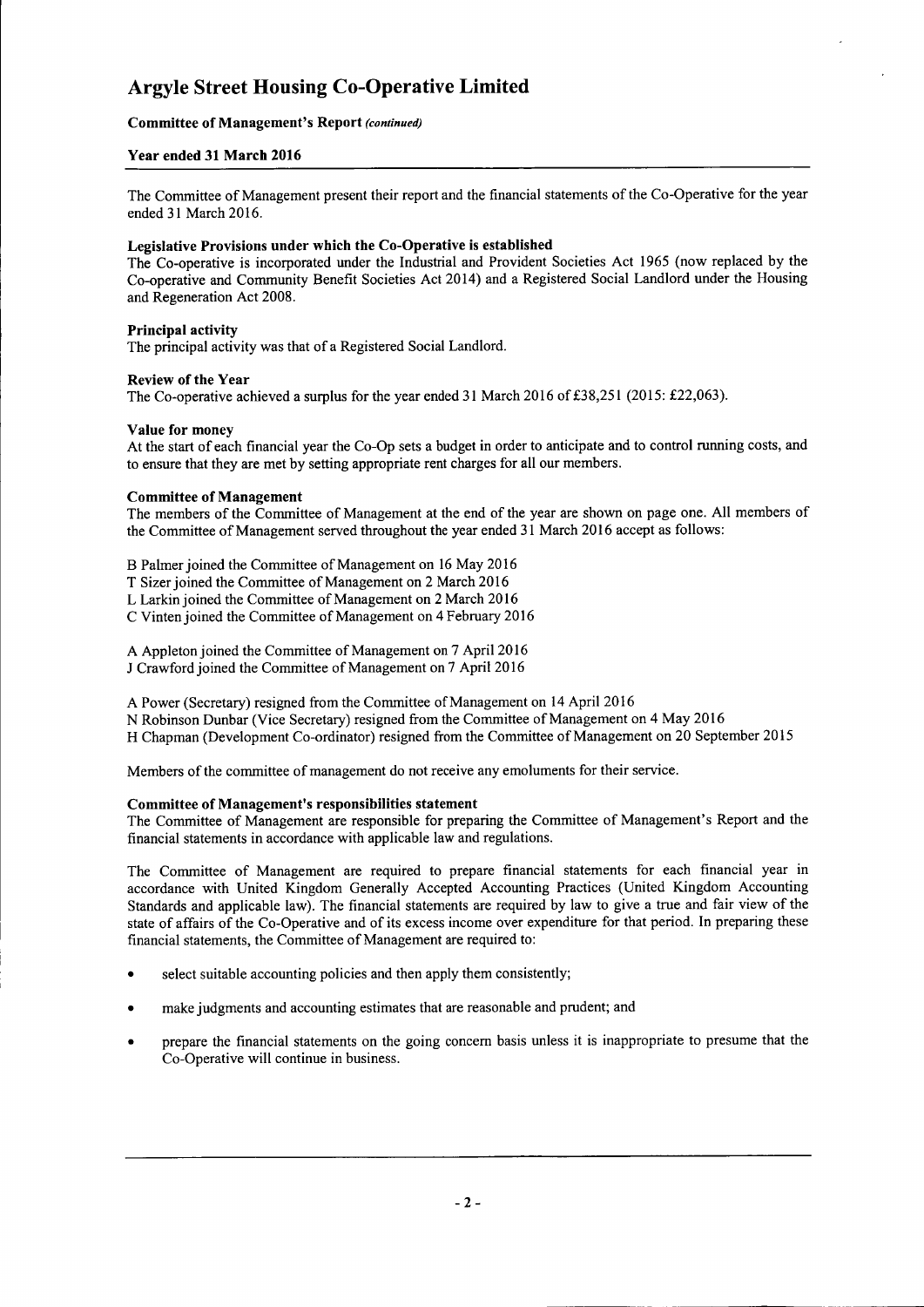### **Committee of Management's Report (continued)**

### **Year ended 31 March 2016**

### **Committee of Management's responsibilities statement** *(continued)*

The Committee of Management are responsible for maintaining satisfactory systems of internal control and keeping proper accounting records that disclose with reasonable at any time the financial position of the Co-Operative and enable them to ensure that the financial statements comply with the Co-Operative and Community Benefit Societies Act 2014. They are also responsible for safeguarding the assets of the Co-Operative and hence for taking reasonable steps for the prevention and detection of fraud and other irregularities.

### **Auditor**

Each of the persons who is a Committee member at the date of approval of this report confirms that:

- so far as they are aware, there is no relevant audit information of which the Co-Operatives auditors are unaware; and
- they have taken all steps that they ought to have taken as a Committee member to make themselves aware of any relevant audit information and to establish that the Co-Operative's auditors are aware of that information.

A resolution to re-appoint Streets Audit LLP as auditors will be put to the members at the Annual General Meeting.

This report was approved by the Committee of Management on and signed on behalf of the board by:

T Lord Chair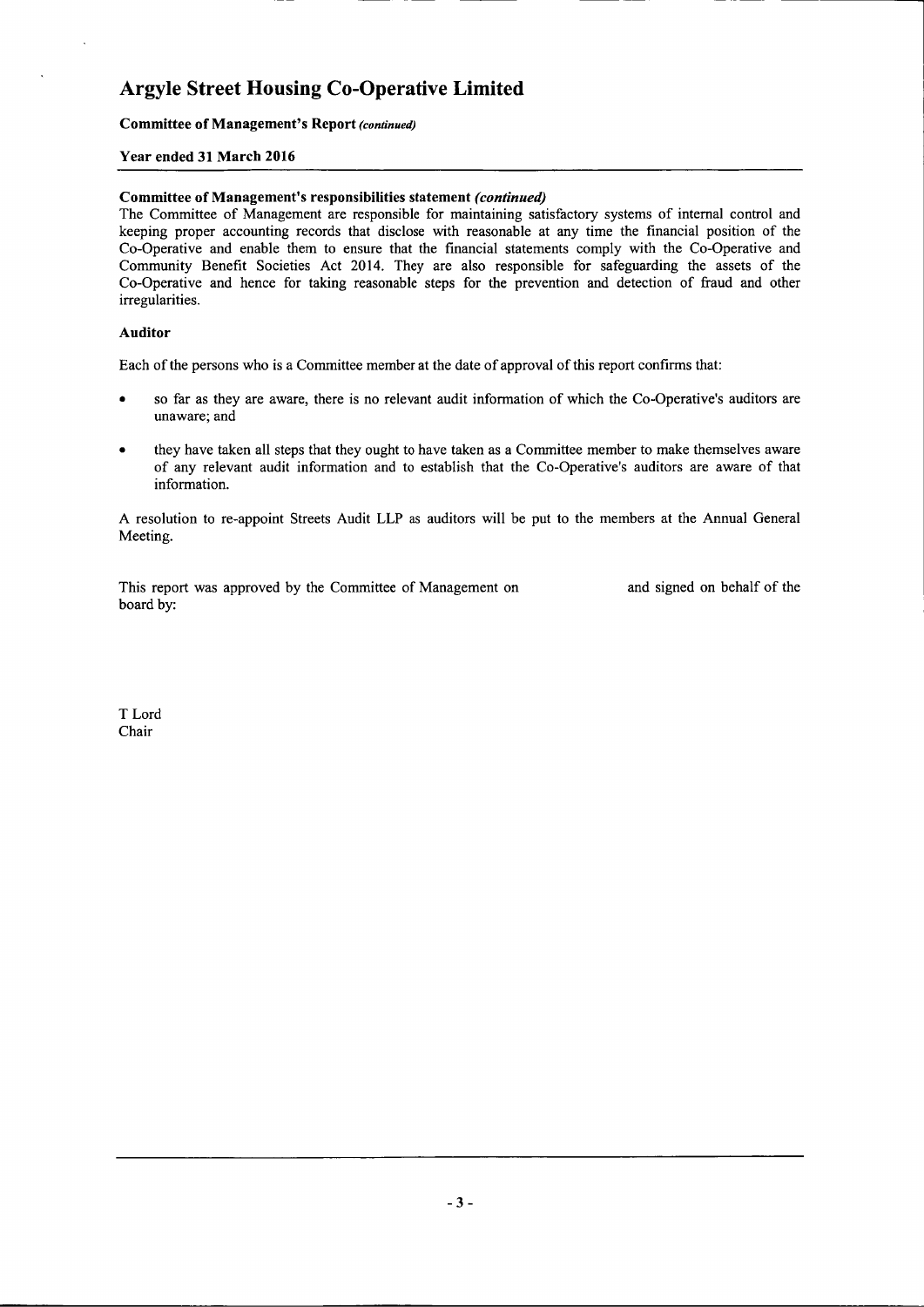### **Independent Auditor's Report to the Members of Argyle Street Housing Co-Operative Limited**

### **Year ended 31 March 2016**

We have audited the financial statements of Argyle Street Housing Co-Operative Limited for the year ended 31 March 2016 which comprise the statement of comprehensive income, statement of financial position, statement of changes in equity, statement of cash flows and the related notes. The financial reporting framework that has been applied in their preparation is applicable law and United Kingdom Accounting Standards (United Kingdom Generally Accepted Accounting Practice), including FRS 102 "The Financial Reporting Standard applicable in the UK and Republic of Ireland" and the Housing SORP 2014.

This report is made solely to the Co-Operative's members, as a body, in accordance with section 87 of the Co-Operative and Community Benefit Societies Act 2014. Our audit work has been undertaken so that we might state to the Co-Operative's members those matters we are required to state to them in an auditor's report and for no other purpose. To the fullest extent permitted by law, we do not accept or assume responsibility to anyone other than the Co-Operative and the Co-Operative's members, as a body, for our audit work, for this report, or for the opinions we have formed.

### **Respective responsibilities of Committee of Management and auditor**

As explained more fully in the Committee of Management's responsibilities statement, the Committee of Management is responsible for the preparation of the financial statements which give a true and fair view. Our responsibility is to audit and express an opinion on the financial statements in accordance with applicable law and International Standards on Auditing (UK and Ireland). Those standards require us to comply with the Auditing Practices Board's Ethical Standards for Auditors.

### **Scope of the audit of the financial statements**

An audit involves obtaining evidence about the amounts and disclosures in the financial statements sufficient to give reasonable assurance that the financial statements are free from material misstatement, whether caused by fraud or error. This includes an assessment of whether the accounting policies are appropriate to the Co-Operative's circumstances and have been consistently applied and adequately disclosed; the reasonableness of significant accounting estimates made by the Committee of Management; and the overall presentation of the financial statements. In addition, we read all the financial and non-financial information in the Committee of Management's report to identify material inconsistencies with the audited financial statements and to identify any information that is apparently materially incorrect based on, or materially inconsistent with, the knowledge acquired by us in the course of performing the audit. If we become aware of any apparent material misstatements or inconsistencies we consider the implications for our report.

### **Opinion on financial statements**

In our opinion the financial statements:

- give a true and fair view of the state of the Co-Operative's affairs as at 31 March 2016 and of its income and expenditure for the year then ended;
- have been properly prepared in accordance with United Kingdom Generally Accepted Accounting Practice; and
- have been prepared in accordance with the requirements of the Co-Operative and Community Benefit Societies Act 2014, the Housing and Regeneration Act 2008 and the Accounting Direction for private registered providers of Social Housing from April 2015.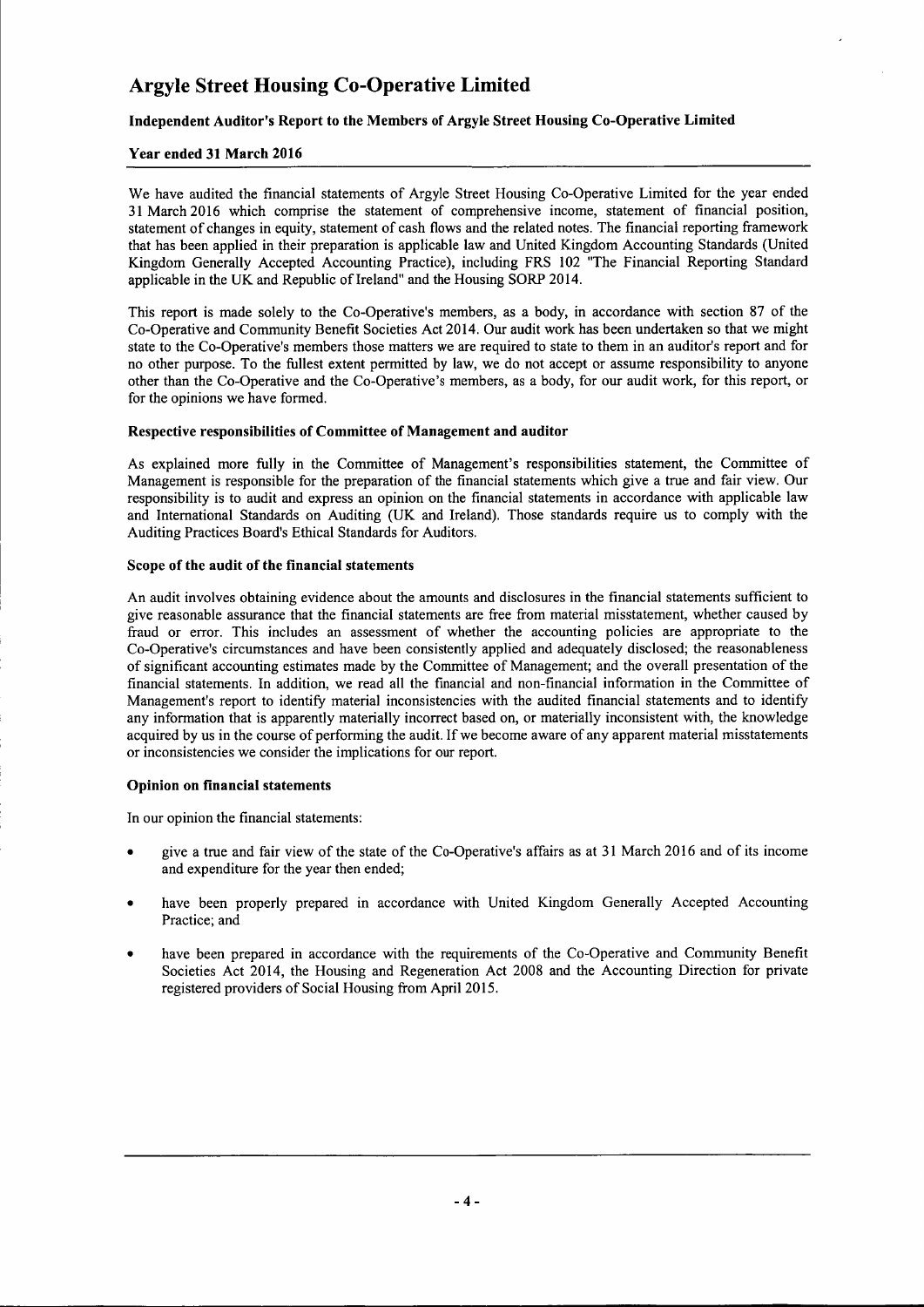### **Independent Auditor's Report to the Members of Argyle Street Housing Co-Operative Limited (continued)**

### **Year ended 31 March 2016**

### **Matters on which we are required to report by exception**

We have nothing to report in respect of the following matters where the Co-Operative and Community Benefit Societies Act 2014 require us to report to you if, in our opinion:

- proper books of account have not been kept by the Co-Operative in accordance with the requirements of the legislation;
- a satisfactory system of control over transactions has not been maintained by the Co-Operative in accordance with the requirements of the legislation;
- the Statement of Comprehensive Income, Statement of Financial Position, Statement of Changes in Equity and the Statement of Cash Flows are not in agreement with the books of account of the Co-Operative; or
- we have not received all the information and explanations we require for our audit.

Streets Audit LLP

Statutory Auditors & Chartered Accountants Charter House 62-64 Hills Road Cambridge CB2 ILA

Date.........................................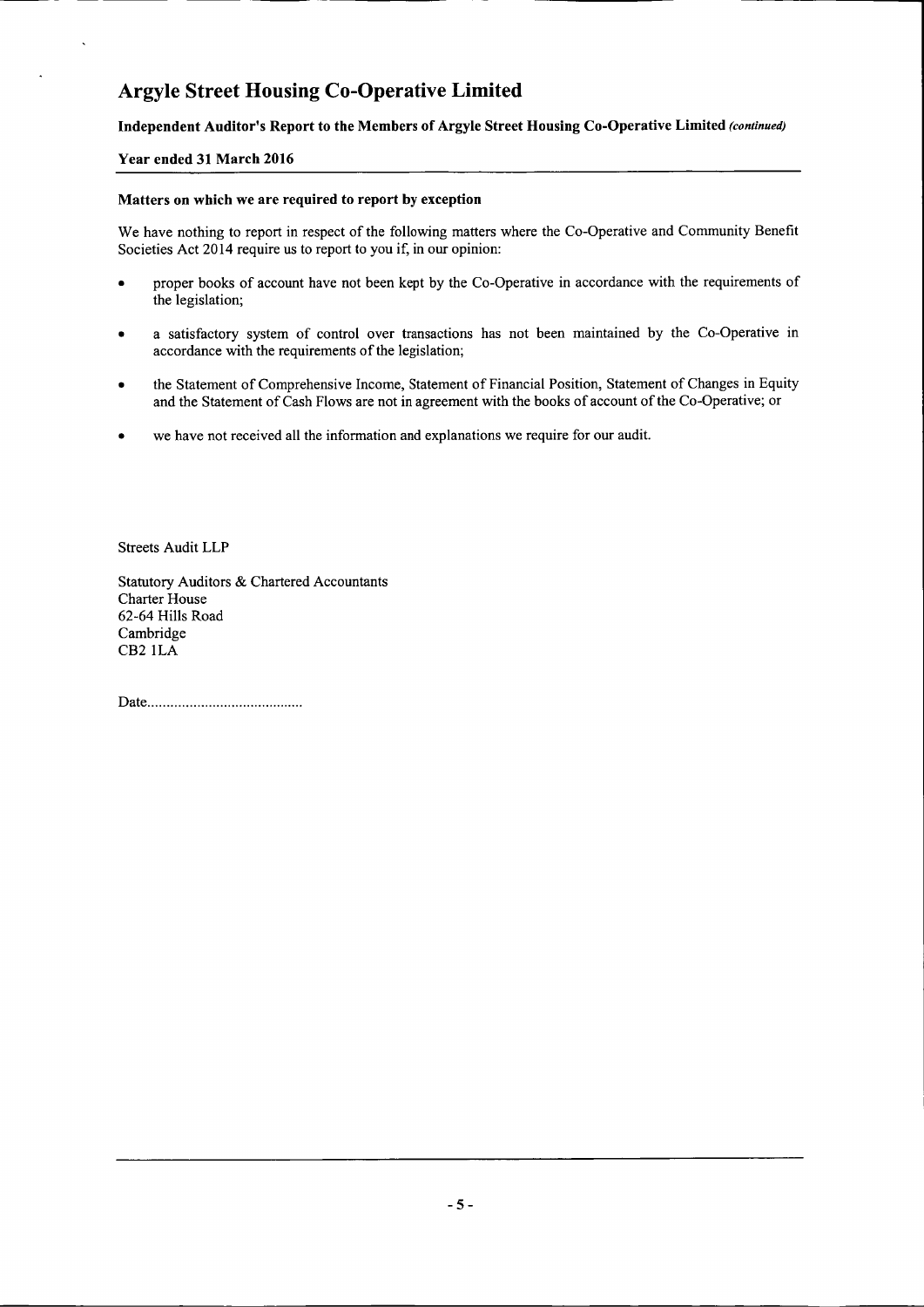### Statement of Comprehensive Income

### Year ended 31 March 2016

| Turnover                                               | <b>Note</b><br>3 | 2016<br>£<br>290.981 | 2015<br>£<br>270,881 |
|--------------------------------------------------------|------------------|----------------------|----------------------|
| <b>Operating Expenditure</b><br>Other external charges |                  | (132, 365)           | (140,692)            |
| Staff costs                                            |                  | (56, 209)            | (70, 444)            |
| Depreciation of tangible fixed assets<br>Other income  | 4                | (22,680)<br>7,539    | (22, 734)<br>7,539   |
| <b>Operating surplus</b>                               |                  | 87,266               | 44,550               |
| Other interest receivable and similar income           |                  | 3,161                | 3,095                |
| Interest payable and similar charges                   | 6                | (24, 914)            | (24, 963)            |
| <b>Surplus before taxation</b>                         |                  | 65,513               | 22,682               |
| Taxation                                               | $\mathbf 7$      | (632)                | (619)                |
| Surplus and total comprehensive income for the year    |                  | 64,881               | 22,063               |
|                                                        |                  |                      |                      |

All the activities of the Co-Operative are from continuing operations and are in relation to social housing.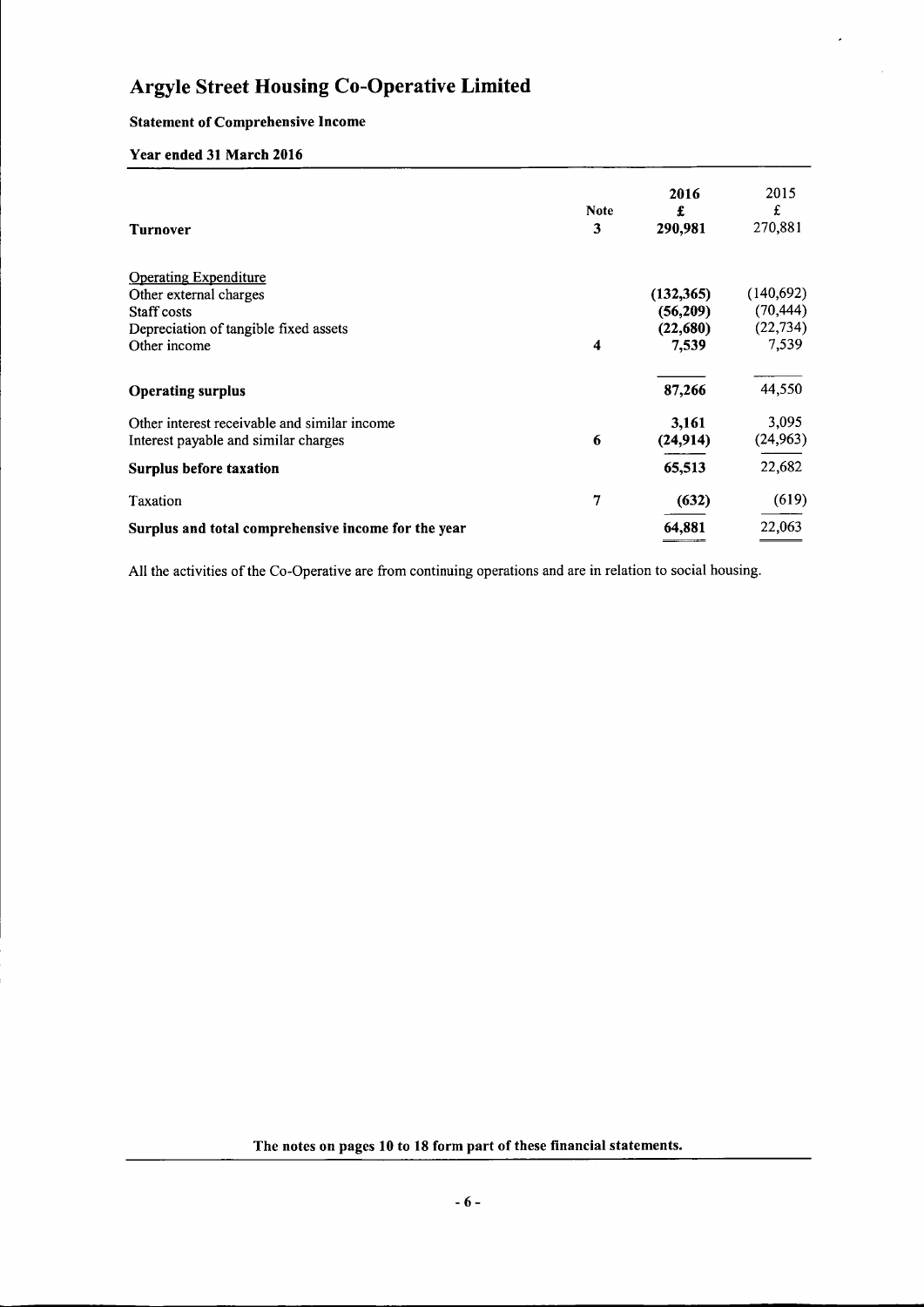### Statement of Financial Position

### 31 March 2016

|                                                   |             | 2016      |            | 2015      |            |
|---------------------------------------------------|-------------|-----------|------------|-----------|------------|
|                                                   | <b>Note</b> | £         | £          | £         | £          |
| <b>Fixed assets</b>                               |             |           |            |           |            |
| Tangible assets                                   | 8           |           | 939,654    |           | 836,839    |
| <b>Current assets</b>                             |             |           |            |           |            |
| Debtors                                           | 9           | 11,326    |            | 13,220    |            |
| Cash at bank and in hand                          |             | 559,206   |            | 610,381   |            |
|                                                   |             | 570,532   |            | 623,601   |            |
| Creditors: amounts falling due within<br>one year | 10          | (47, 720) |            | (54, 912) |            |
| Net current assets                                |             |           | 522,812    |           | 568,689    |
| Total assets less current liabilities             |             |           | 1,462,466  |           | 1,405,528  |
| Creditors: amounts falling due after              |             |           |            |           |            |
| more than one year                                | 11          |           | (617, 641) |           | (625, 585) |
| <b>Net assets</b>                                 |             |           | 844,825    |           | 779,943    |
| <b>Capital and reserves</b>                       |             |           |            |           |            |
| Called up share capital                           | 14          |           | 85         |           | 84         |
| Profit and loss account                           | 15          |           | 844,740    |           | 779,859    |
| <b>Members funds</b>                              |             |           | 844,825    |           | 779,943    |

These financial statements were approved by the Management Committee and authorised for issue on and are signed on behalf of the Management Committee by:

D Brokenshire T Lord B Palmer<br>Treasurer Chair Secretary

Secretary

 $\ddot{\phantom{0}}$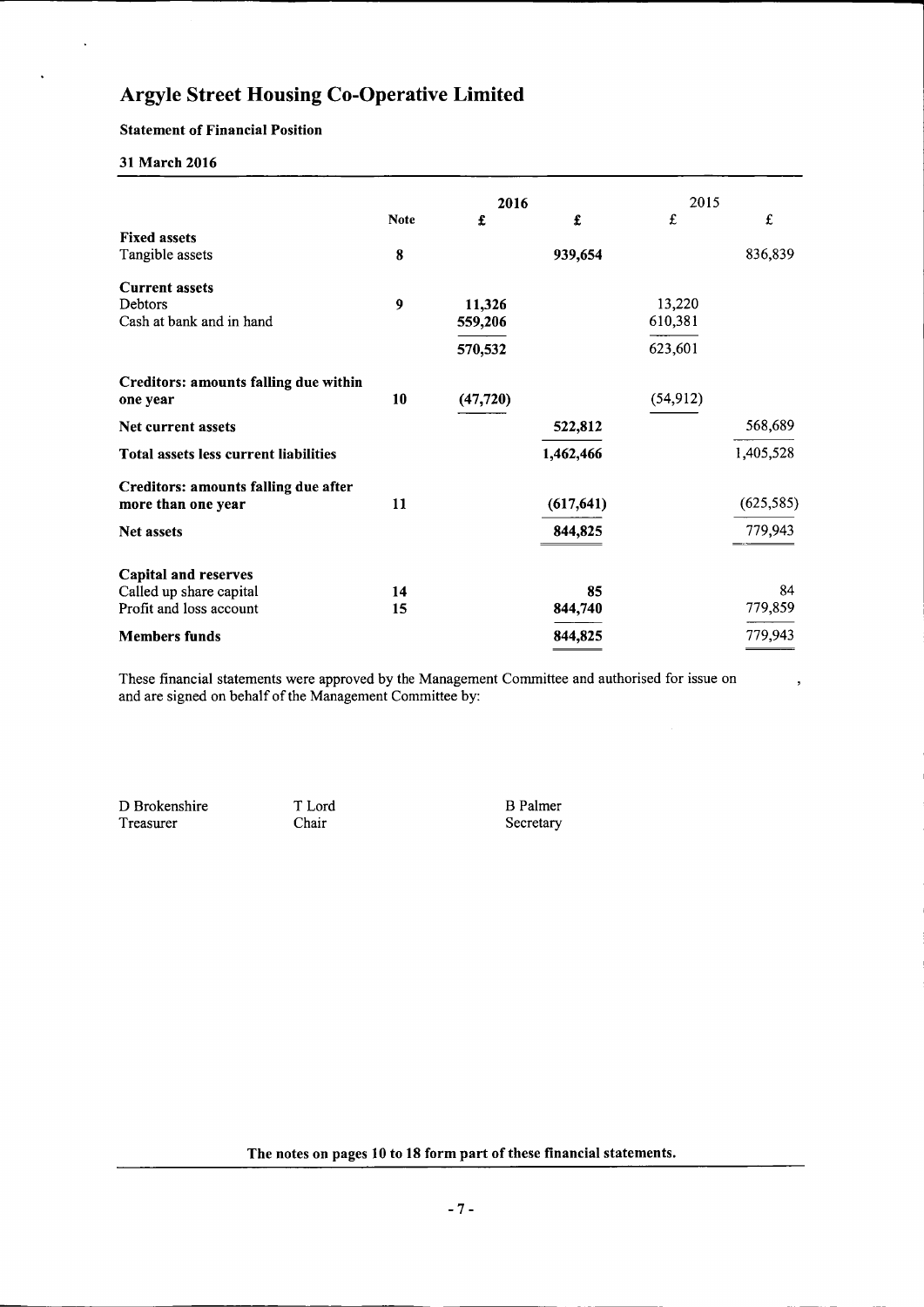### Statement of Changes in Equity

### Year ended 31 March 2016

| <b>At 1 April 2014</b>                                | Called up<br>share capital<br>£<br>83 | Profit and<br>loss account<br>£<br>757,796 | <b>Total</b><br>£<br>757,879 |
|-------------------------------------------------------|---------------------------------------|--------------------------------------------|------------------------------|
| Profit for the year                                   |                                       | 22,063                                     | 22,063                       |
| Total comprehensive income for the year               |                                       | 22,063                                     | 22,063                       |
| Issue of shares<br>Cancellation of subscribed capital | 16<br>(15)                            |                                            | 16<br>(15)                   |
| Total investments by and distributions to owners      | $\mathbf{1}$                          |                                            |                              |
| At 31 March 2015                                      | 84                                    | 779,859                                    | 779,943                      |
| Profit for the year                                   |                                       | 64,881                                     | 64,881                       |
| Total comprehensive income for the year               |                                       | 64,881                                     | 64,881                       |
| Issue of shares<br>Cancellation of subscribed capital | 18<br>(17)                            |                                            | 18<br>(17)                   |
| Total investments by and distributions to owners      | $\mathbf{1}$                          |                                            | $\mathbf{1}$                 |
| At 31 March 2016                                      | 85                                    | 844,740                                    | 844,825                      |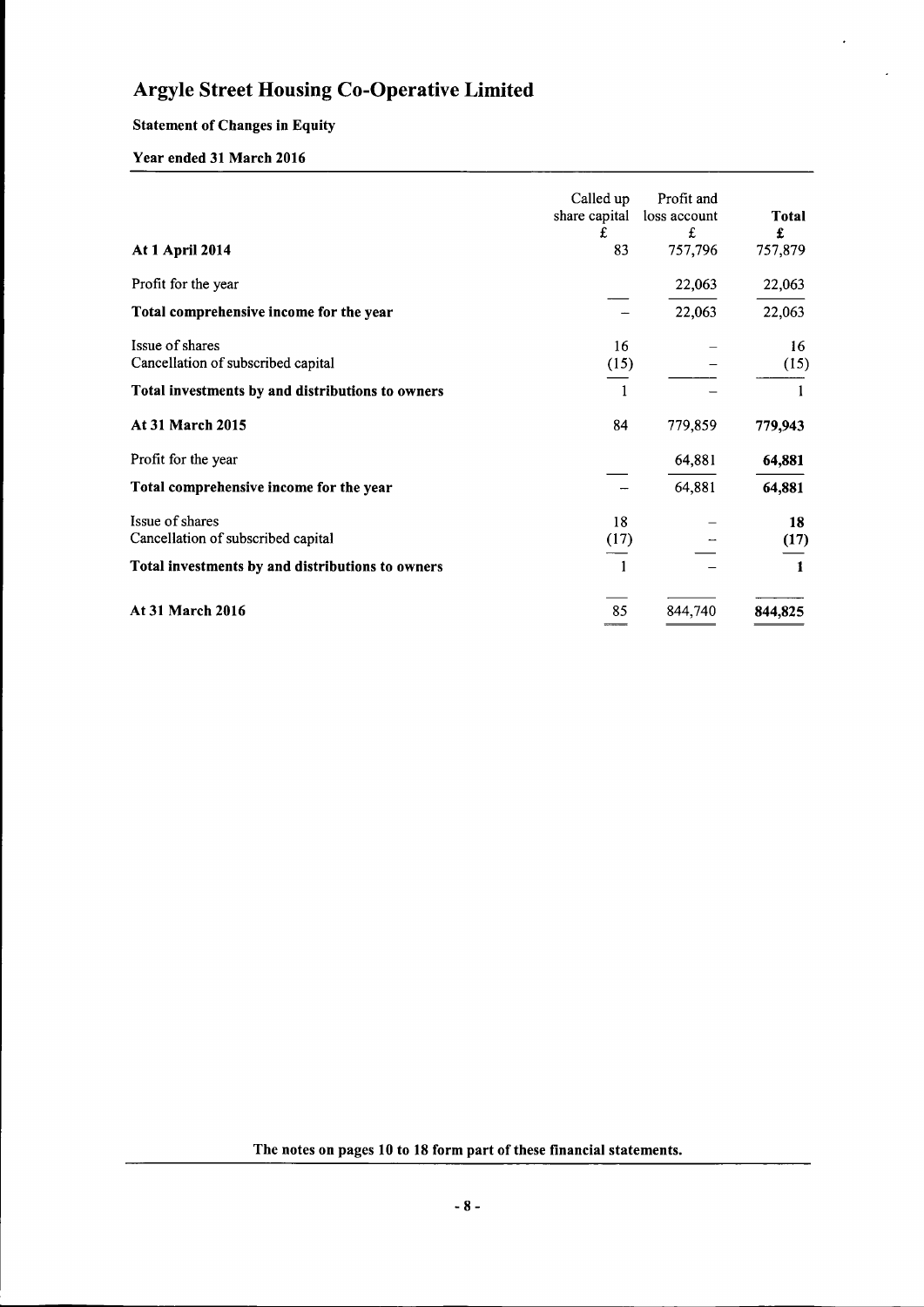### Statement of Cash Flows

 $\overline{a}$ 

### Year ended 31 March 2016

|                                                      | 2016<br>£  | 2015<br>£ |
|------------------------------------------------------|------------|-----------|
| Cash flows from operating activities                 |            |           |
| Profit for the financial year                        | 64,881     | 22,063    |
| Adjustments for:                                     |            |           |
| Depreciation of tangible assets                      | 22,680     | 22,734    |
| Government grant income                              | (7,539)    | (7, 539)  |
| Other interest receivable and similar income         | (3, 161)   | (3,095)   |
| Interest payable and similar charges                 | 24,914     | 24,963    |
| Tax on profit on ordinary activities                 | 632        | 619       |
| Changes in:                                          |            |           |
| Trade and other debtors                              | 1,894      | (3,032)   |
| Trade and other creditors                            | (7,262)    | 9,843     |
| Cash generated from operations                       | 97,039     | 66,556    |
| Interest received                                    | 3,161      | 3,095     |
| Tax paid                                             | (619)      | (524)     |
| Net cash from operating activities                   | 99,581     | 69,127    |
| Cash flows from investing activities                 |            |           |
| Purchase of tangible assets                          | (125, 495) | (1,800)   |
| Net cash used in investing activities                | (125, 495) | (1,800)   |
| Cash flows from financing activities                 |            |           |
| Proceeds from issue of ordinary shares               | 18         | 16        |
| Payments of share issue costs                        | (17)       | (15)      |
| Repayments of borrowings                             | (348)      | (299)     |
| Interest paid                                        | (24, 914)  | (24, 963) |
| Net cash used in financing activities                | (25,261)   | (25,261)  |
| Net (decrease)/increase in cash and cash equivalents | (51, 175)  | 42,066    |
| Cash and cash equivalents at beginning of year       | 610,381    | 568,315   |
| Cash and cash equivalents at end of year             | 559,206    | 610,381   |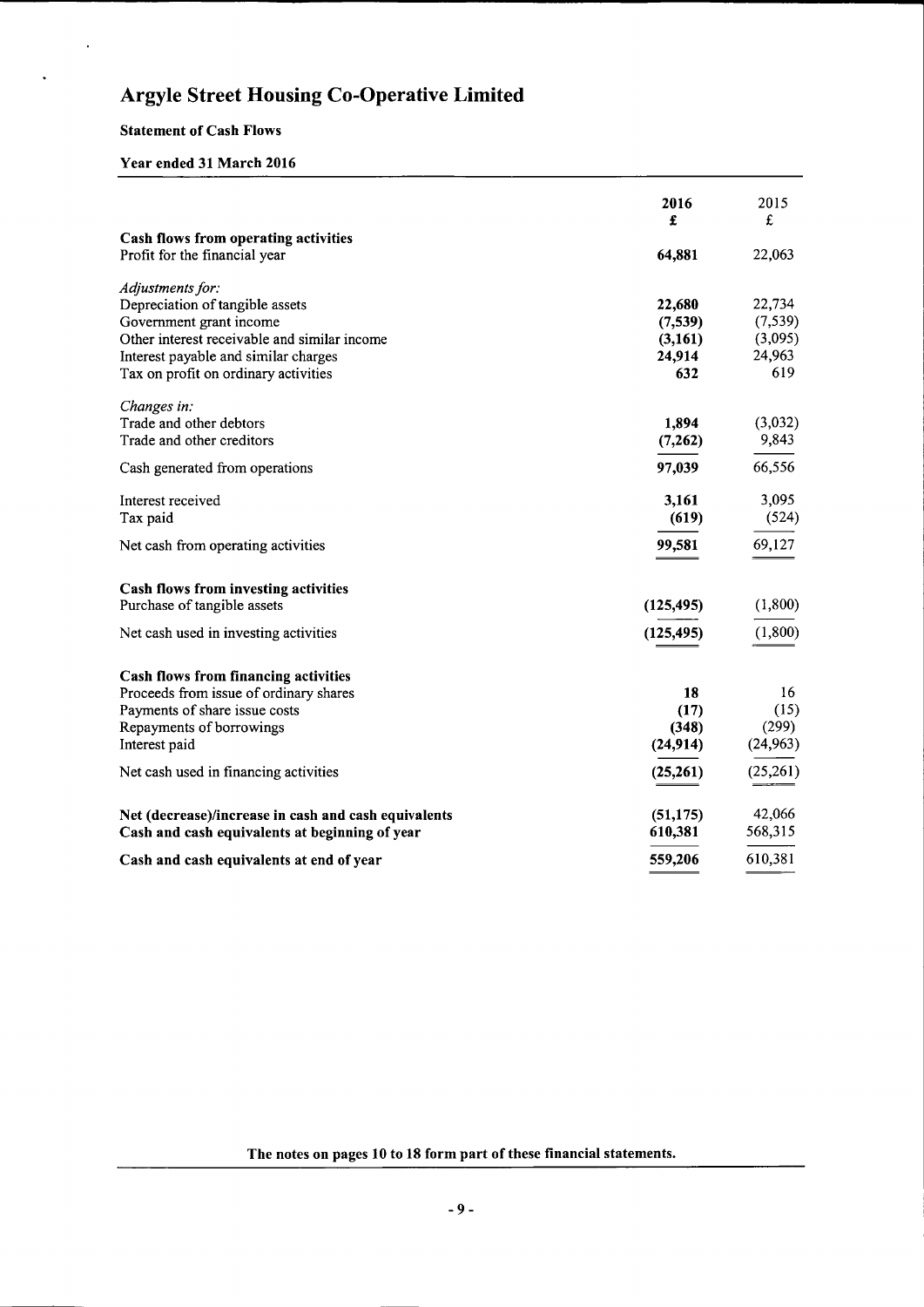### **Notes to the Financial Statements**

### **Year ended 31 March 2016**

### **1. Statement of compliance**

**These financial statements have been prepared in compliance with relevant** financial reporting standards including FRS 102, 'The Financial Reporting Standard applicable in the UK and the Republic of Ireland', Housing SORP 2014, 'Statement of Recommended Practice for Social Housing Providers' and 'The Accounting Direction for Private Registered Providers of Social Housing From April 2015'.

#### $2.$ Accounting policies

### **Basis of preparation**

The financial statements have been prepared on the historical cost basis.

The Co-Operative is a public benefit entity and is incorporated under the Industrial and Provident Societies Act *1965* (now replaced by the Co-Operative and Community Benefit Societies Act 2014) and the registered office address is 3 Fletchers Terrace, Cambridge, CB1 3LU.

The financial statements are prepared in sterling, which is the functional currency of the Co-Operative.

### Transition **to** FRS 102

The entity transitioned from previous UK GAAP to FRS 102 as at 1 April 2014. Details of how FRS 102 has affected the reported financial position and financial performance is given in note 16.

#### **Revenue recognition**

Turnover is measured at the fair value of the consideration received or receivable and represents amounts receivable for services rendered, stated net of discounts and Value Added Tax.

Revenue from the rendering of services, which is mainly from the provision of social houses and includes rents and service charges, is measured by reference to the amounts due for the accounting period.

#### **Income tax**

The taxation expense represents the aggregate amount of current and deferred tax recognised in the reporting period. Tax is recognised in the statement of income and retained earnings, except to the extent that it relates to items recognised directly in equity. In this case, tax is recognised directly in equity.

Current tax is recognised on interest receivable for the current and past periods. Other surpluses or deficits on the provision of social housing is not subject to tax as is covered by the mutual exemption basis. Current tax is measured at the amounts of tax expected to pay or recover using the tax rates and laws that have been enacted or substantively enacted at the reporting date.

The Co-Operative has no timing differences at the reporting date and therefore deferred tax is not applicable.

#### Tangible assets

Tangible fixed assets are initially stated at cost, including housing properties held for social benefit.

After initial recognition all tangible fixed assets are measured using the cost model and stated at cost less depreciation.

No deemed costs were used on the transition to FRS 102.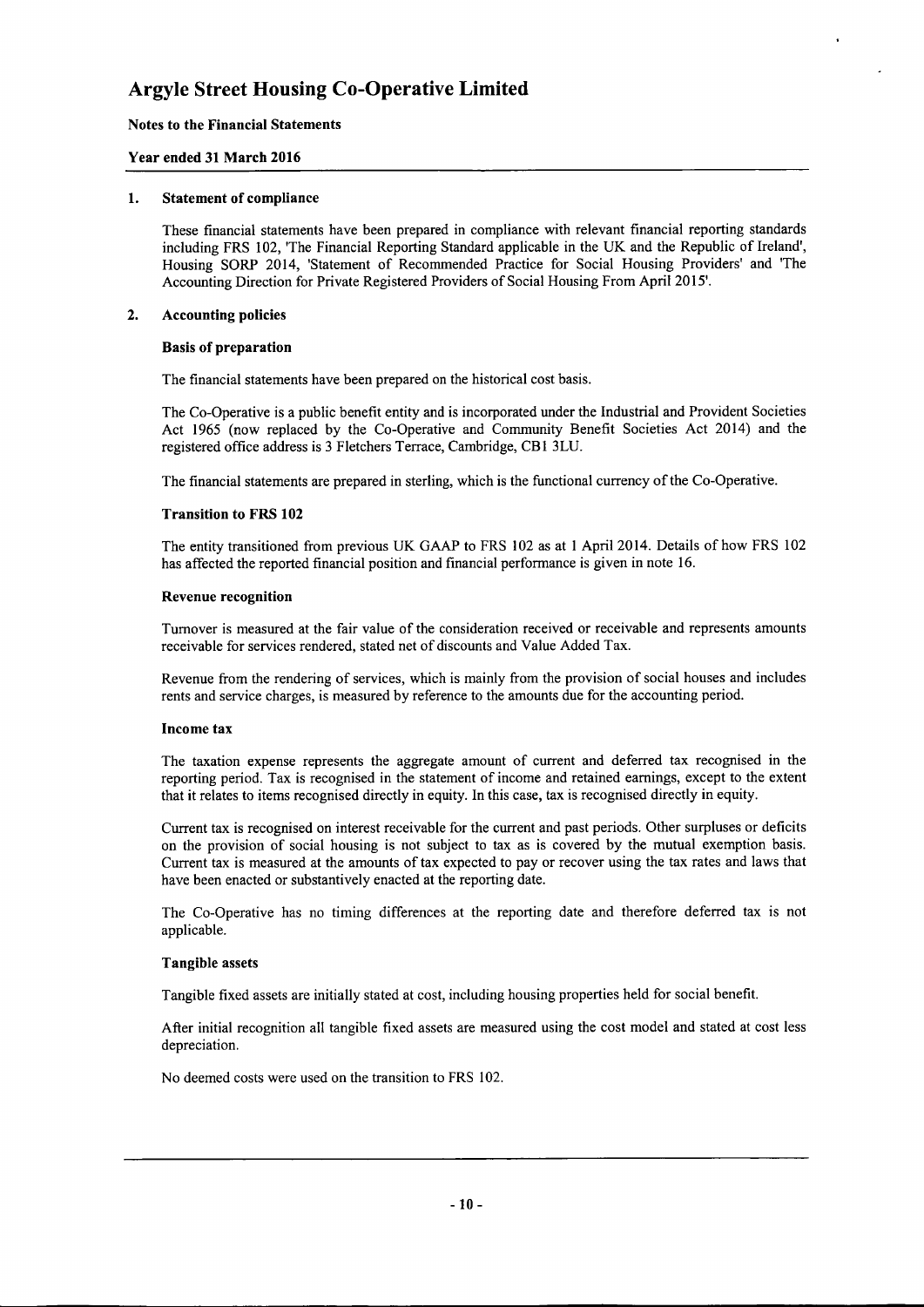### **Notes to the Financial Statements (continued)**

### **Year ended 31 March 2016**

### **2. Accounting policies (continued)**

### **Depreciation**

Depreciation is calculated so as to write off the cost or valuation of an asset, less its residual value, over the useful economic life of that asset as follows:

| <b>Housing Properties</b> | $\sim 100$     | Depreciated over the main components $-$ see further details below |
|---------------------------|----------------|--------------------------------------------------------------------|
| Solar panels              |                | - 5% straight line                                                 |
| Other                     | $\blacksquare$ | Between 5% and 25% straight line                                   |

No depreciation is charged in the year of acquisition and a full years depreciation is charged in the year of disposal.

The other items are mainly heating improvements, building improvements, computer and equipment and fixtures and fittings and are individually not significant.

The components of housing properties are depreciated as follows:

| Land                             | No depreciation              |
|----------------------------------|------------------------------|
| Structure                        | Over 100 years straight line |
| Roofs                            | Over 70 years straight line  |
| Windows                          | Over 50 years straight line  |
| <b>Boilers</b>                   | Over 15 years straight line  |
| Kitchens                         | Over 20 years straight line  |
| <b>Bathrooms</b>                 | Over 25 years straight line  |
| Mechanical systems               | Over 30 years straight line  |
| (heating, ventilation, plumbing) |                              |
| Electrics                        | Over 40 years straight line  |

Additional expenditure on housing properties are depreciation in line with the above depreciation rates and the additional depreciation rates as follows:

| Cookers / fridges | $\sim$                | Over 10 years straight line |
|-------------------|-----------------------|-----------------------------|
| Washing machines  |                       | Over 5 years straight line  |
| Furniture         |                       | Over 5 years straight line  |
| Wooden flooring   |                       | Over 25 years straight line |
| Carpets           |                       | Over 5 years straight line  |
| Vinyl flooring    | $\tilde{\phantom{a}}$ | Over 10 years straight line |

#### **Impairment of fixed assets**

A review for indicators of impairment is carried out at each reporting date, with the recoverable amount being estimated where such indicators exist. Where the carrying value exceeds the recoverable amount, the asset is impaired accordingly. Prior impairments are also reviewed for possible reversal at each reporting date.

For the purposes of impairment testing, when it is not possible to estimate the recoverable amount of an individual asset, an estimate is made of the recoverable amount of the cash-generating unit to which the asset belongs. As the Co-Operative only operates from one site, the entire operation of the Co-Operative has been deemed to be the cash-generating unit.

No estimation techniques or key judgements have been required as the Co-Operative have assessed there to be no indicators to suggest any assets may be impaired.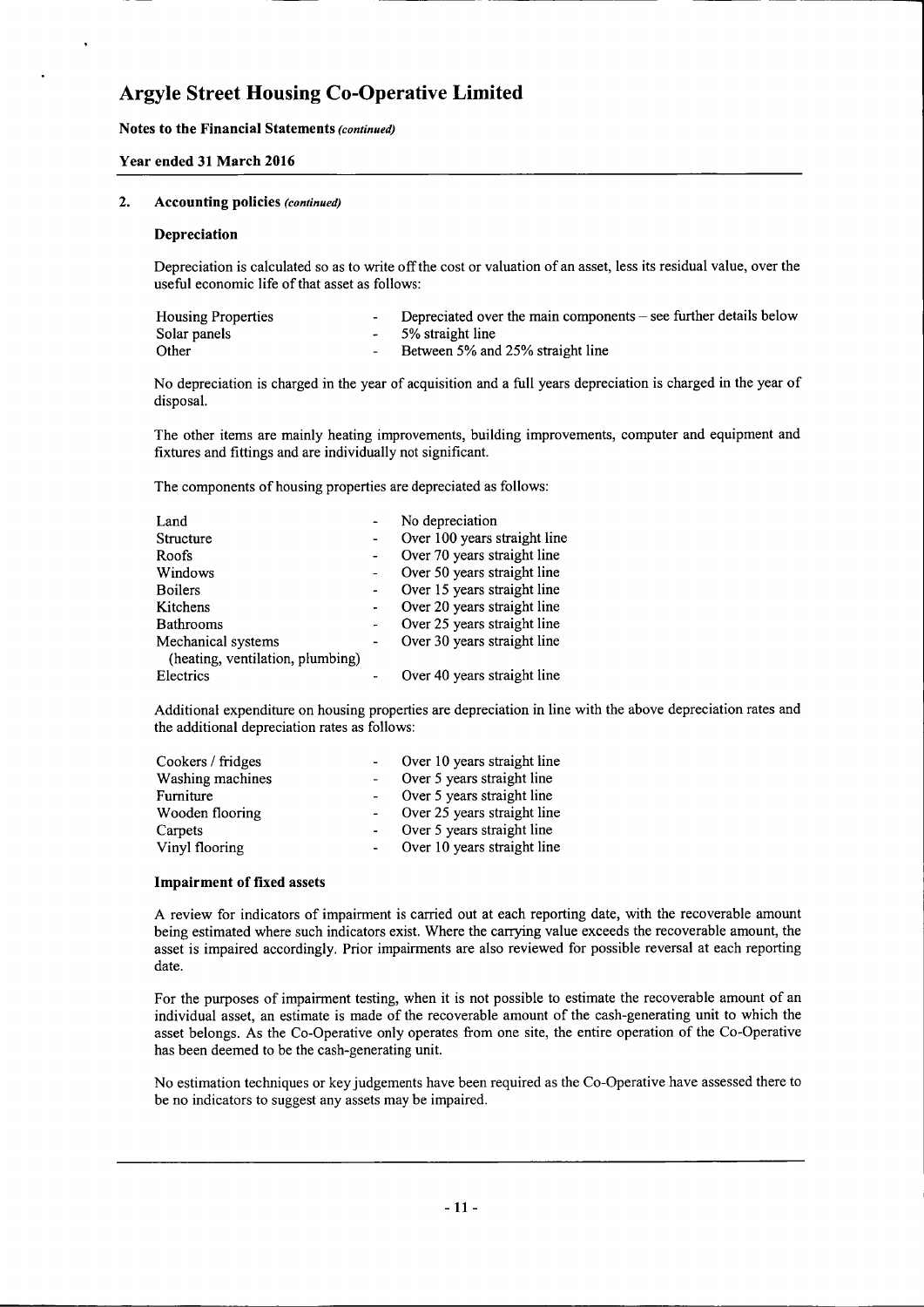### **Notes to the Financial Statements (continued)**

### **Year ended 31 March 2016**

### **2. Accounting policies (continued)**

### **Impairment of fixed assets** *(continued)*

Indicators of impairment considered included:

- current market prices;
- changes in the year and near future in technological, market, economic or legal environment, market interest rates;
- fair value of the Co-operative as a whole;
- evidence of obsolescence or physical damage of an asset,- significant changes with an adverse effect during the year or near future that have an impact on the way an asset is used or expected to be used, and
- indicators that the economic performance of an asset is, or will be, worse than expected.

#### **Government grants and financial assistances**

The Housing Association Grant (HAG) was received as a contribution towards the capital costs of building the housing properties. The Co-Operative has adopted a policy of holding housing properties at cost and therefore the Housing SORP 2014 requires the HAG to be accounted for under the accrual model and the HAG is amortised over the expected useful life of the housing properties structure and component parts.

#### **Financial instruments**

A financial asset (cash and balances owed to the Co-Operative) or a financial liability (Bank loans and other balances owed by the Co-Operative) are recognised only when the entity becomes a party to the contractual provisions of the instrument.

Basic financial instruments are initially recognised at the transaction price, unless the arrangement constitutes a financing transaction, where it is recognised at the present value of the future payments discounted at a market rate of interest for a similar debt instrument.

Debt instruments are subsequently measured at amortised cost.

Other financial instruments are initially recognised at fair value, unless payment for an asset is deferred beyond normal business terms or financed at a rate of interest that is not a market rate, in which case the asset is measured at the present value of the future payments discounted at a market rate of interest for a similar debt instrument. Financial assets that are measured at cost or amortised cost are reviewed for objective evidence of impairment at the end of each reporting date. If there is objective evidence of impairment, an impairment loss is recognised in profit or loss immediately.

Any reversals of impairment are recognised in profit or loss immediately, to the extent that the reversal does not result in a carrying amount of the financial asset that exceeds what the carrying amount would have been had the impairment not previously been recognised.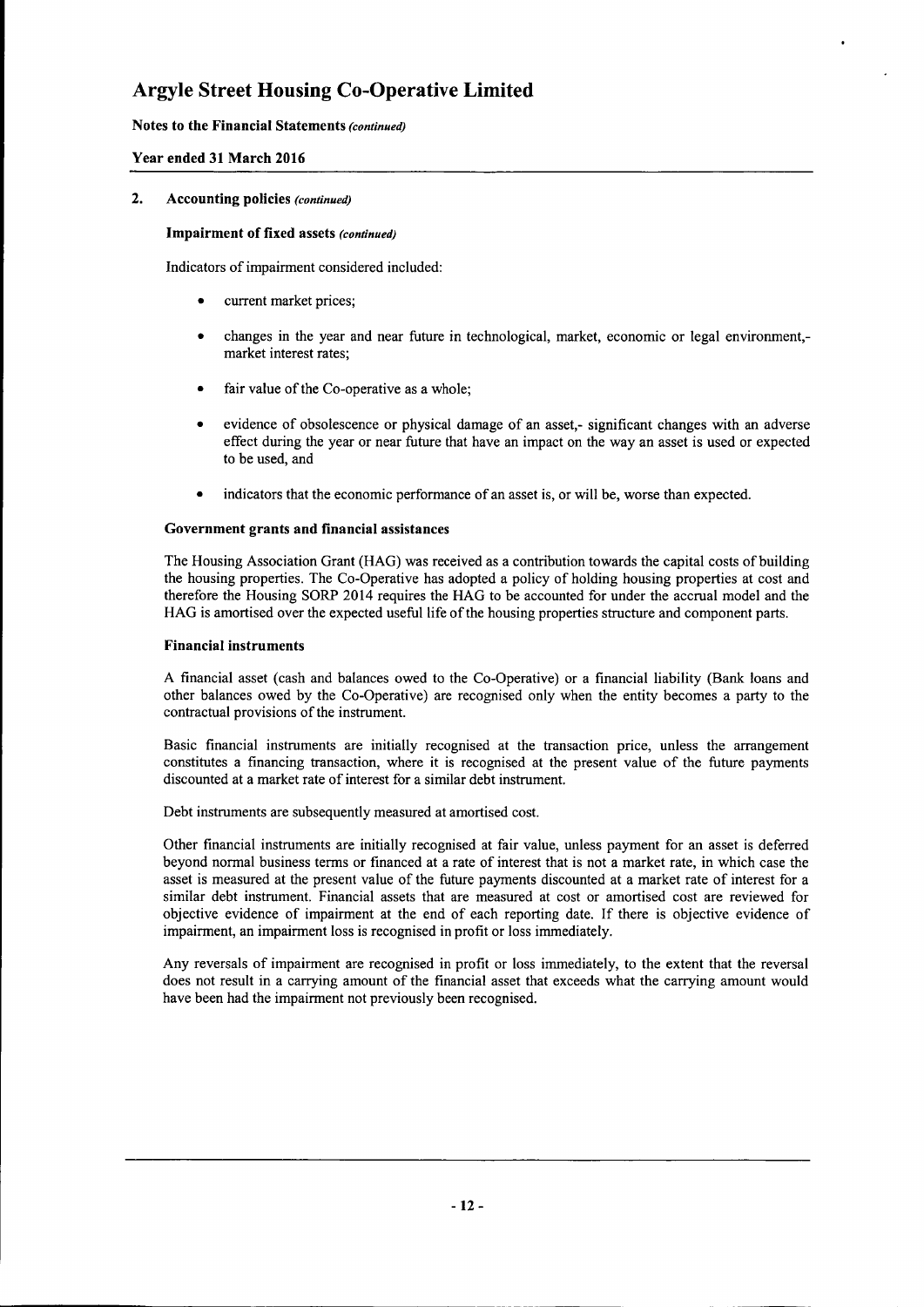### **Notes to the Financial Statements (continued)**

### **Year ended 31 March 2016**

### **3. Turnover**

| Turnover arises from:                                          |           |         |
|----------------------------------------------------------------|-----------|---------|
|                                                                | 2016      | 2015    |
|                                                                | £         | £       |
| Gross rent receivable, before voids, excluding service charges | 241,618   | 231,503 |
| Rent losses from voids                                         | (10, 397) | (8,191) |
| Rent receivable excluding service charges                      | 231,221   | 223,312 |
| Service charges receivable                                     | 59,760    | 47,569  |
|                                                                | 290.981   | 270.881 |

The whole of the turnover is attributable to the principal activity of the Co-Operative wholly undertaken in the United Kingdom.

#### $\overline{\mathbf{4}}$ . **Other income**

|                         | 2016  | 2015  |
|-------------------------|-------|-------|
|                         |       | t     |
| Government grant income | 7.539 | 7,539 |
|                         | _____ |       |

Other operating income is in relation to the amortisation of the Housing Association Grant under the accruals model. See further details in Note 14.

#### 5. **Auditor's** remuneration

|                                                        | 2016  | 2015  |
|--------------------------------------------------------|-------|-------|
|                                                        | £     | £     |
| Fees payable to Current auditor                        |       |       |
| Fees payable for the audit of the financial statements | 3,000 |       |
|                                                        |       |       |
|                                                        | 2016  | 2015  |
|                                                        | £     | £     |
| Fees payable to Former auditor                         |       |       |
| Fees payable for the audit of the financial statements |       | 5,175 |
| Fees payable for non audit services                    |       | 726   |
|                                                        |       |       |

#### 6. **Interest payable and similar charges**

|        | £         |
|--------|-----------|
|        |           |
| 24.914 | 24.963    |
|        | _________ |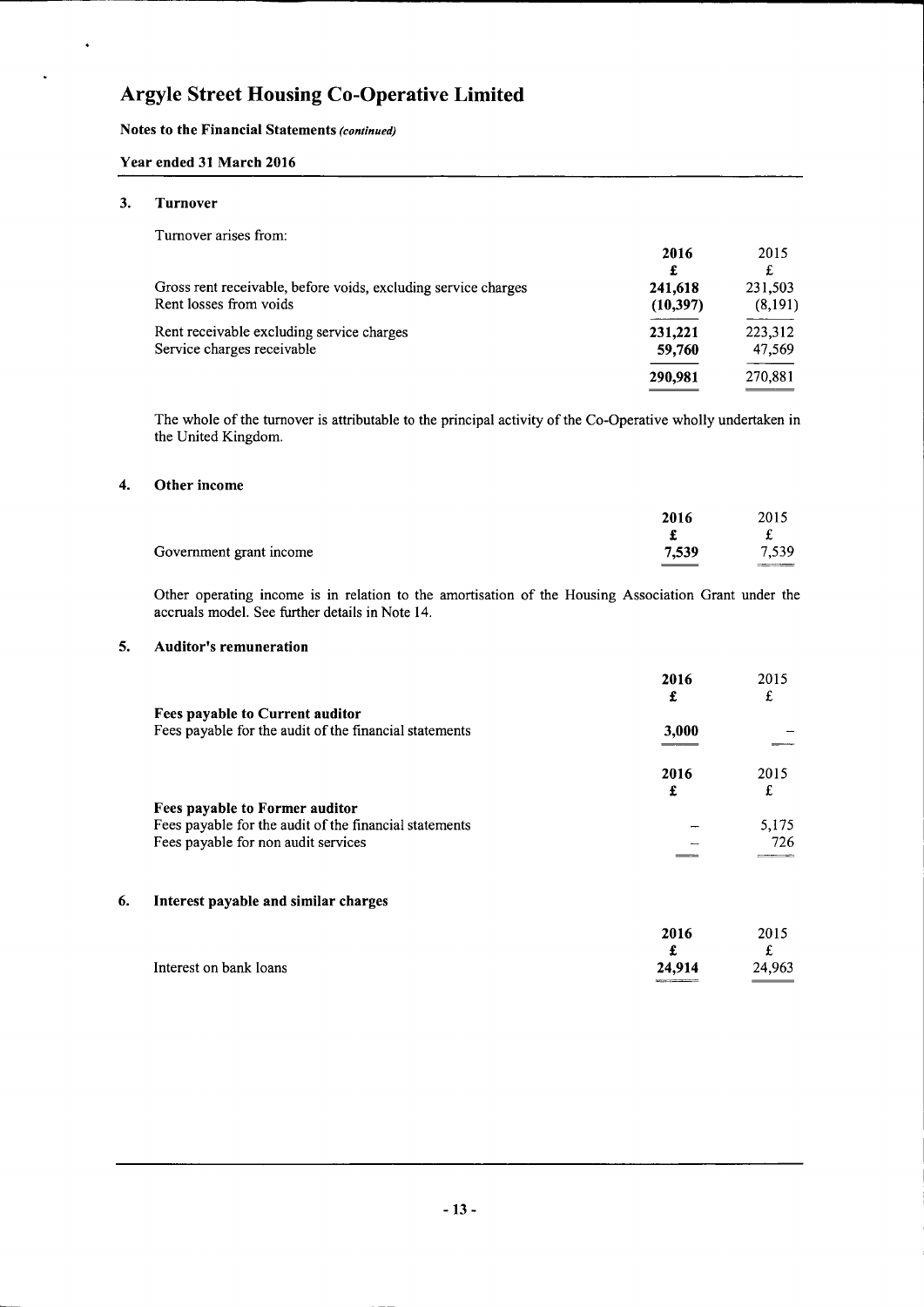### **Notes to the Financial Statements (continued)**

### **Year ended 31 March 2016**

#### $7.$ **Taxation**

### **Major components of tax expense**

|                             | 2016<br>£ | 2015                      |
|-----------------------------|-----------|---------------------------|
| Current tax:                |           |                           |
| UK current tax expense      | 632       | 619                       |
| Tax on surplus for the year | 632       | 619<br>$\hspace{1.5cm} =$ |

### **Reconciliation of tax expense**

The tax assessed on the surplus for the year is lower than (2015: lower than) the standard rate of corporation tax in the UK of 20% *(2015:* 20%).

|                                                                                                     | 2016<br>£           | 2015<br>£        |
|-----------------------------------------------------------------------------------------------------|---------------------|------------------|
| Surplus for the year before taxation                                                                | 65,513              | 22,682           |
| Surplus for the year by rate of tax<br>Surplus not subject to taxation under mutual exemption basis | 13,103<br>(12, 471) | 4.536<br>(3,917) |
| Tax on surplus for the year                                                                         | 632                 | 619              |

#### 8. **Tangible assets**

|                     | Housing    |              |          |           |
|---------------------|------------|--------------|----------|-----------|
|                     | properties | Solar Panels | Other    | Total     |
|                     | £          | £            | £        | £         |
| Cost                |            |              |          |           |
| At 1 Apr 2015       | 1,292,091  |              | 16,985   | 1,309,076 |
| Additions           | 27,200     | 97,731       | 564      | 125,495   |
| Disposals           |            |              | (16,985) | (16,985)  |
| At 31 Mar 2016      | 1,319,291  | 97,731       | 564      | 1,417,586 |
| Depreciation        |            |              |          |           |
| At 1 Apr 2015       | 455,252    |              | 16,985   | 472,237   |
| Charge for the year | 22,680     |              |          | 22,680    |
| Eliminated on       |            |              |          |           |
| disposals           |            |              | (16,985) | (16,985)  |
| At 31 Mar 2016      | 477,932    |              |          | 477,932   |
|                     |            |              |          |           |
| Carrying amount     |            |              |          |           |
| At 31 Mar 2016      | 841,359    | 97,731       | 564      | 939.654   |
| At 31 Mar 2015      | 836,839    |              |          | 836,839   |
|                     |            |              |          |           |

Housing properties are all completed and held for letting and comprise 84 (2015: 84) units held for general needs social housing.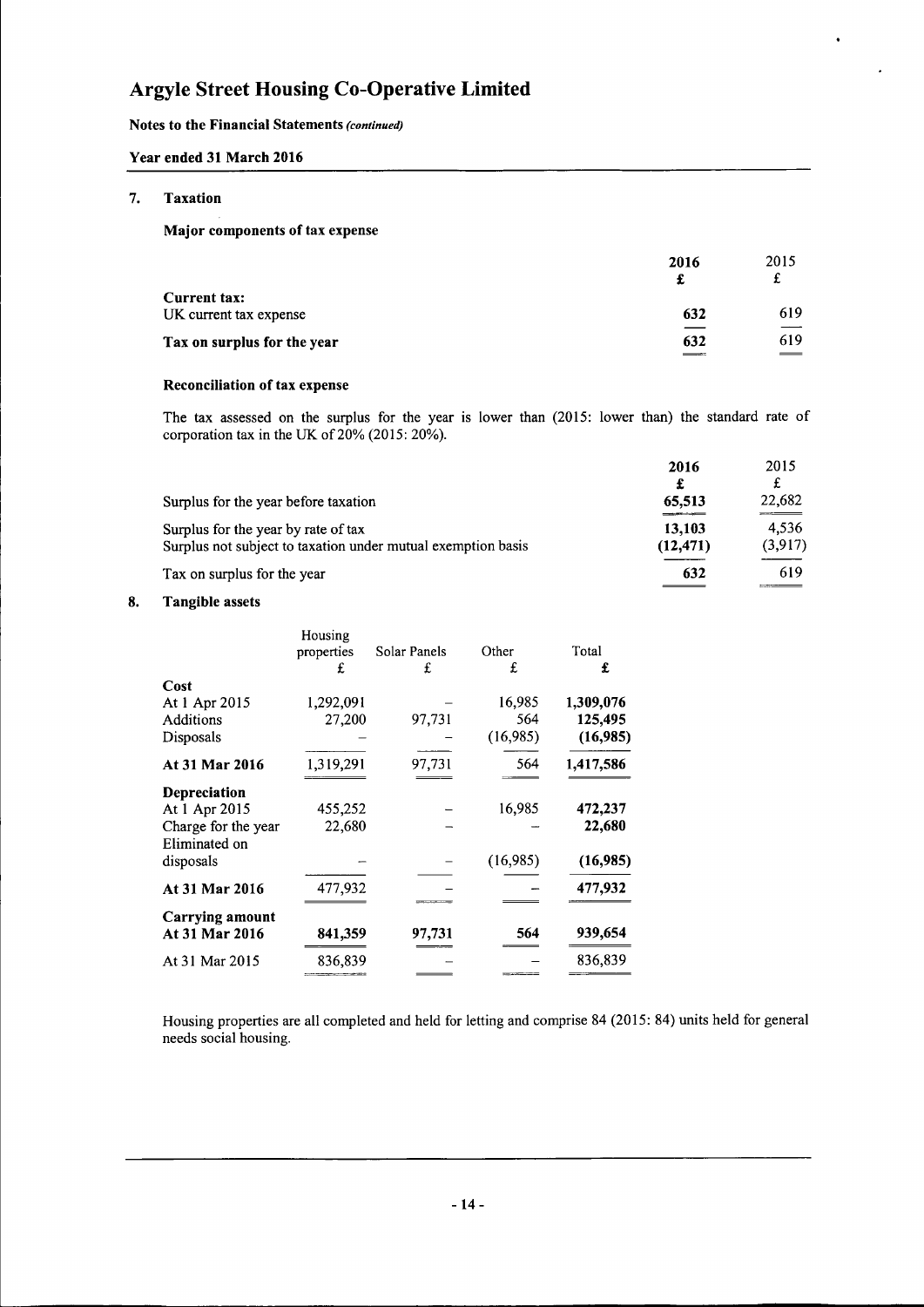**Notes to the Financial Statements** *(continued)* 

### **Year ended 31 March 2016**

### **9. Debtors**

10.

|                                                | 2016   | 2015                 |
|------------------------------------------------|--------|----------------------|
|                                                | £      | £                    |
| Current tenant rent arrears                    | 3,795  | 7,552                |
| Current tenant housing benefit arrears         | 4,736  | 5,599                |
| Less: Impairment provisions                    |        | (2,614)              |
|                                                | 8,531  | 10,537               |
| Ex-tenant rent arrears                         | 235    |                      |
| Other debtors                                  | 2,560  | 2,683                |
|                                                | 11,326 | 13,220               |
| Creditors: amounts falling due within one year |        |                      |
|                                                | ----   | $\sim$ $\sim$ $\sim$ |

|                               | 2016   | 2015   |
|-------------------------------|--------|--------|
|                               | £      | £      |
| Bank loan                     | 405    | 348    |
| Housing grant deferred income | 7.539  | 7,539  |
| Corporation tax               | 632    | 619    |
| Other creditors               | 39,144 | 46,406 |
|                               | 47,720 | 54,912 |

The bank loan is secured over the Co-operative's housing properties. See note 11 for repayment terms and interest rate.

### **Creditors: amounts falling due after more than one year**

|                               | 2016    | 2015    |
|-------------------------------|---------|---------|
|                               | £       |         |
| Bank loan                     | 156,270 | 156,675 |
| Housing grant deferred income | 461,371 | 468,910 |
|                               | 617,641 | 625,585 |

The bank loan is secured over the Co-operative's housing properties.

Included within creditors: amounts falling due after more than one year is an amount of  $£153,860$  (2015: £154,208) in respect of liabilities payable by instalments which fall due for payment after more than five years from the reporting date.

The bank loan is repayable by quarterly instalments of £12,631 and has a fixed rate of interest of 15.875%.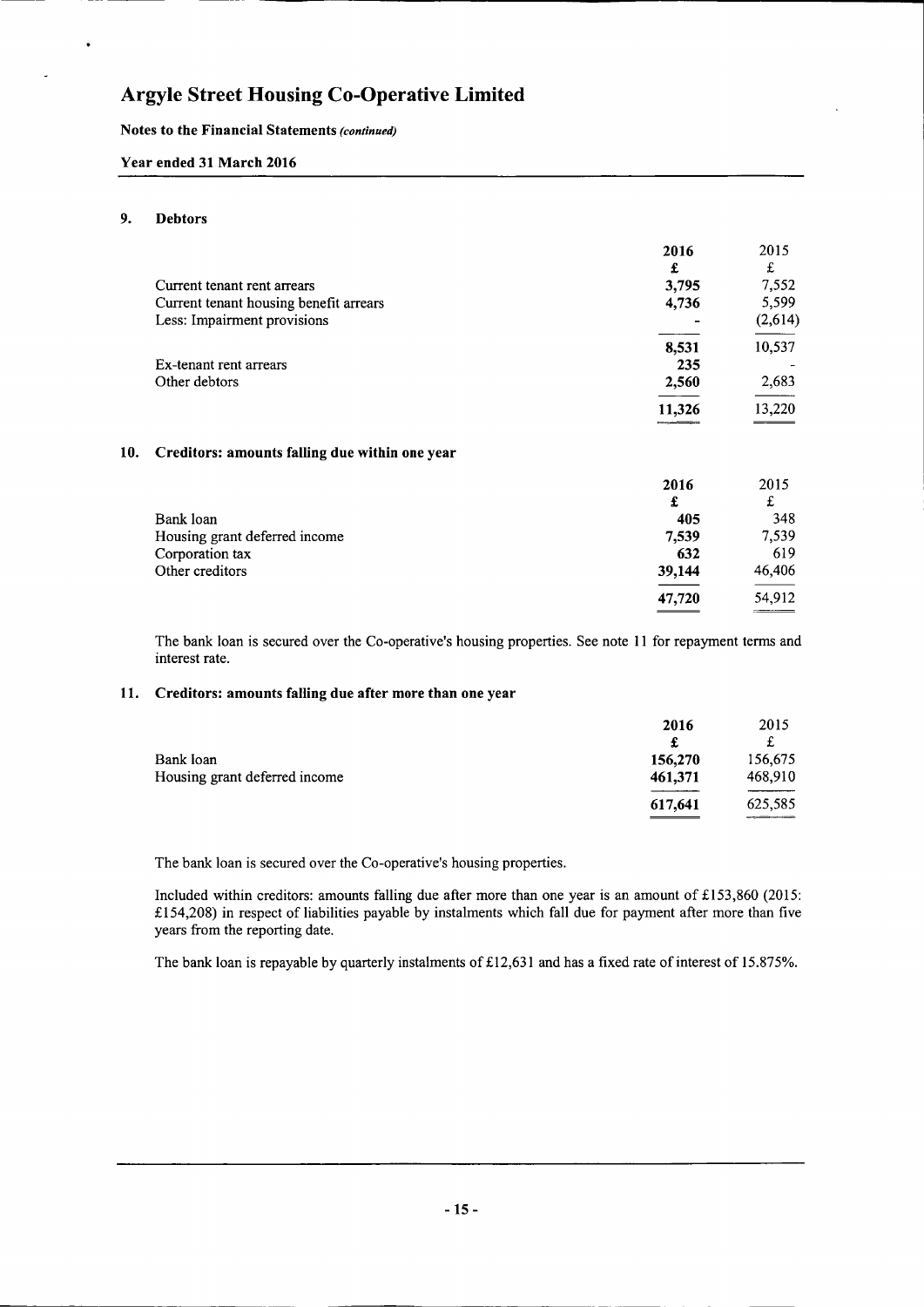### **Notes to the Financial Statements** *(continued)*

### **Year ended 31 March 2016**

### **12. Government grants**

|     | The amounts recognised in the financial statements for government grants are as follows: |      |    |            |            |
|-----|------------------------------------------------------------------------------------------|------|----|------------|------------|
|     |                                                                                          |      |    | 2016<br>£  | 2015<br>£  |
|     | Recognised in creditors:                                                                 |      |    |            |            |
|     | Deferred government grants due within one year                                           |      |    | 7,539      | 7,539      |
|     | Deferred government grants due after more than one year                                  |      |    | 461,371    | 468,910    |
|     |                                                                                          |      |    | 468,910    | 476,449    |
|     | Recognised in other operating income:                                                    |      |    |            |            |
|     | Government grant income                                                                  |      |    | 7,539      | 7,539      |
| 13. | <b>Financial instruments</b>                                                             |      |    |            |            |
|     | The carrying amount for each category of financial instrument is as follows:             |      |    |            |            |
|     |                                                                                          |      |    | 2016       | 2015       |
|     |                                                                                          |      |    | £          | £          |
|     | <b>Financial assets</b>                                                                  |      |    |            |            |
|     | Financial assets that are debt instruments measured at amortised cost                    |      |    | 8,766      | 10,537     |
|     | <b>Financial liabilities</b>                                                             |      |    |            |            |
|     | Financial liabilities measured at amortised cost (Bank Loan)                             |      |    | (156, 675) | (157, 023) |
| 14. | Called up share capital                                                                  |      |    |            |            |
|     | Issued, called up and fully paid                                                         |      |    |            |            |
|     |                                                                                          | 2016 |    | 2015       |            |
|     |                                                                                          | No.  | £  | No.        | £          |
|     | Ordinary shares of £1 each                                                               | 85   | 85 | 84         | 84         |

### 15. Reserves

Profit and loss account - This reserve records retained earnings and accumulated losses.

### 16. Operating leases

| The total future minimum lease payments under non-cancellable operating leases are as follows: |       |       |
|------------------------------------------------------------------------------------------------|-------|-------|
|                                                                                                | 2016  | 2015  |
|                                                                                                | £     |       |
| Not later than 1 year                                                                          | 2,220 | 2,220 |
| Later than 1 year and not later than 5 years                                                   | 5,550 | 7,770 |
|                                                                                                | 7,770 | 9,990 |

The above are in relation to a photocopier lease.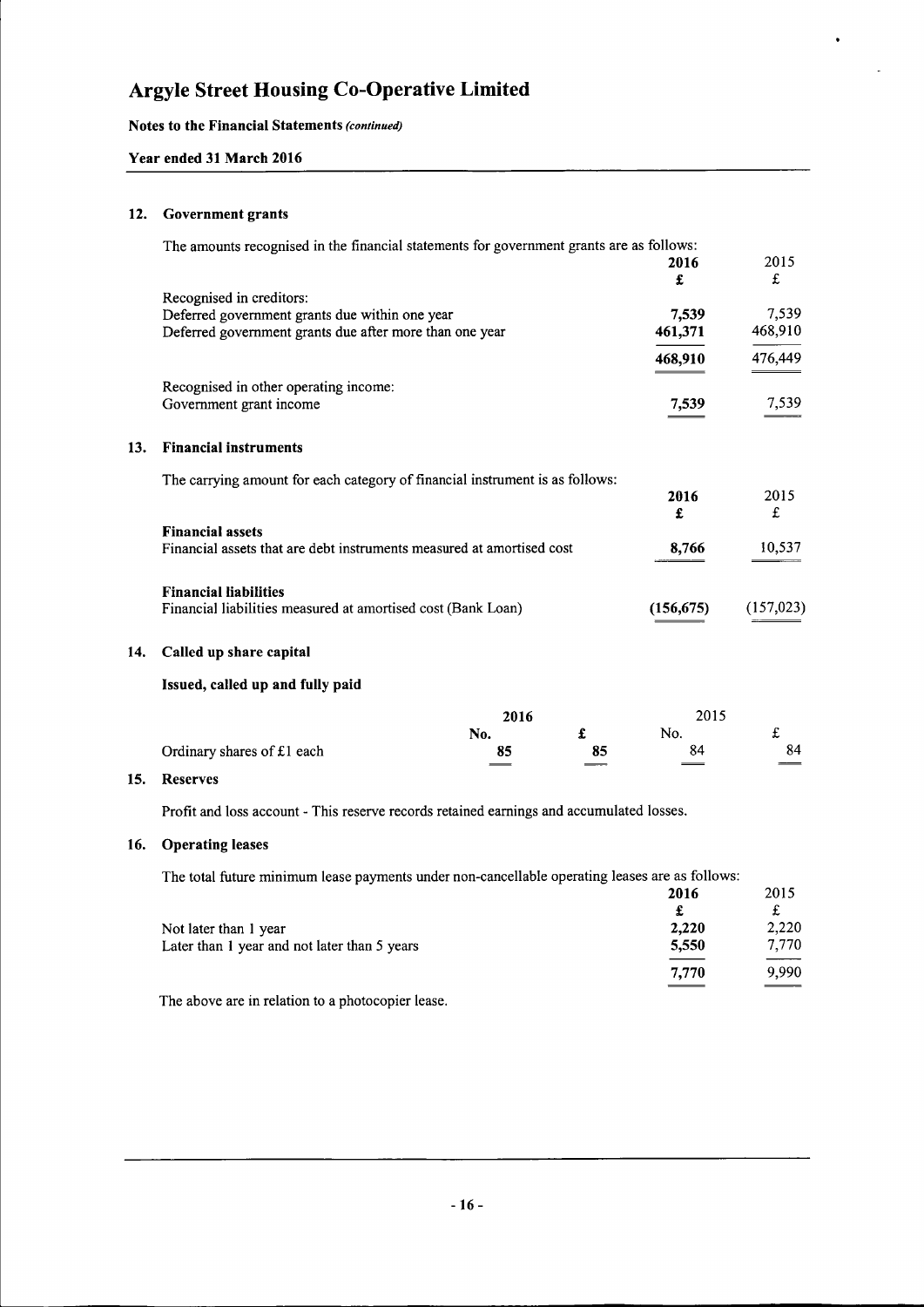### **Notes to the Financial Statements** *(continued)*

### **Year ended 31 March 2016**

 $\ddot{\phantom{0}}$ 

### **17. Transition to FRS 102**

**These are the first financial statements that comply with FRS 102.** The company transitioned to FRS 102 on 1 April 2014.

### **Reconciliation of equity**

|                                                               |                                            | 1 April 2014                            | 31 March 2015                            |                                            |                                         |                                          |
|---------------------------------------------------------------|--------------------------------------------|-----------------------------------------|------------------------------------------|--------------------------------------------|-----------------------------------------|------------------------------------------|
| Fixed assets                                                  | As<br>previously<br>stated<br>£<br>364,470 | Effect of<br>transition<br>£<br>494,291 | FRS 102 (as<br>restated)<br>£<br>858,761 | As<br>previously<br>stated<br>£<br>350,890 | Effect of<br>transition<br>£<br>485,949 | FRS 102 (as<br>restated)<br>£<br>836,839 |
| Current assets<br>Creditors: amounts<br>falling due within    | 578,503<br>(37, 386)                       | (7, 539)                                | 578,503<br>(44, 925)                     | 623,601<br>(47, 373)                       | (7, 539)                                | 623,601<br>(54, 912)                     |
| one year                                                      |                                            |                                         |                                          |                                            |                                         |                                          |
| Net current assets                                            | 541,117                                    | (7, 539)                                | 533,578                                  | 576,228                                    | (7, 539)                                | 568,689                                  |
| Total assets less<br>current liabilities                      | 905,587                                    | 486,752                                 | 1,392,339                                | 927,118                                    | 478,410                                 | 1,405,528                                |
| Creditors: amounts<br>falling due after<br>more than one year | (157, 023)                                 | (477, 437)                              | (634, 460)                               | (156, 675)                                 | (468,910)                               | (625, 585)                               |
| Net assets                                                    | 748,564                                    | 9,315                                   | 757,879                                  | 770,443                                    | 9,500                                   | 779,943                                  |
| Capital and<br>reserves                                       | 748,564                                    | 9,315                                   | 757,879                                  | 770,443                                    | 9,500                                   | 779,943                                  |
|                                                               |                                            |                                         |                                          |                                            |                                         |                                          |

### **Reconciliation of profit or loss for the year**

|                                                         |               | Year ended 31 March 2015 |                       |
|---------------------------------------------------------|---------------|--------------------------|-----------------------|
|                                                         | As previously |                          | Effect of FRS 102 (as |
|                                                         | stated        | transition               | restated)             |
|                                                         | £             | £                        | £                     |
| Turnover                                                | 270,881       |                          | 270,881               |
| Other operating income                                  |               | 7,539                    | 7,539                 |
| Other external charges                                  | (140,692)     |                          | (140, 692)            |
| Staff costs                                             | (70, 444)     |                          | (70, 444)             |
| Depreciation and other amounts written off tangible and |               |                          |                       |
| intangible fixed assets                                 | (15,380)      | (7, 354)                 | (22, 734)             |
| Operating profit                                        | 44.365        | 185                      | 44,550                |
| Other interest receivable and similar income            | 3.095         |                          | 3,095                 |
| Interest payable and similar charges                    | (24,963)      |                          | (24.963)              |
| Tax on profit on ordinary activities                    | (619)         |                          | (619)                 |
| Profit for the financial year                           | 21,878        | 185                      | 22,063                |
|                                                         |               |                          |                       |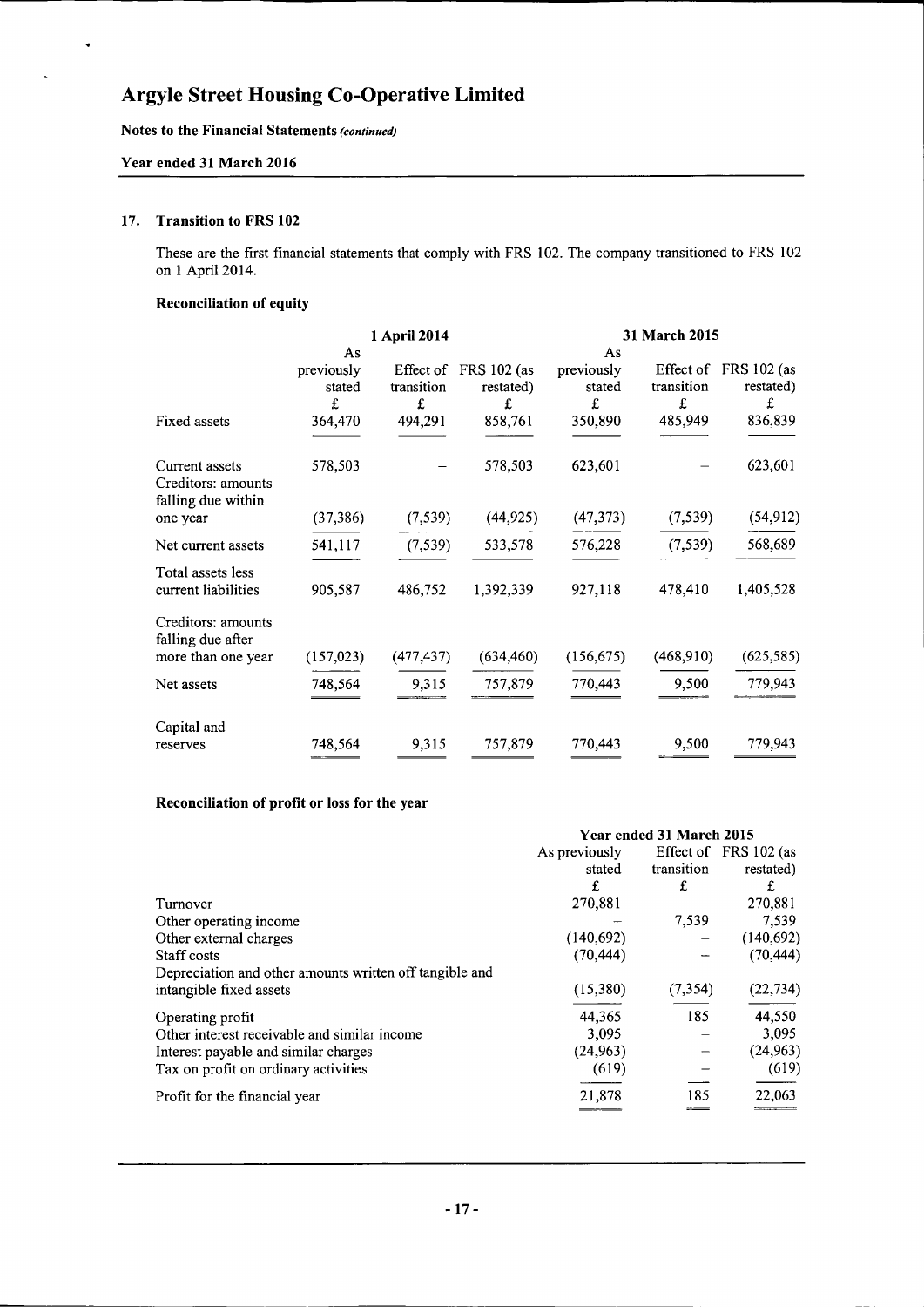**Notes to the Financial Statements (continued)** 

### **Year ended 31 March 2016**

### **17. Transition to FRS 102 (continued)**

Previous accounting standards and the Housing SORP 2010 required housing properties used for social housing to be shown net of any social housing grants received in respect of the capital costs of the housing properties. Depreciation was required to be calculated based on the net cost after deducting the social housing grants.

On transition to FRS 102, and the application of the Housing SORP 2014, these social housing grants are required to be shown separately as deferred government grants. Depreciation is required to be provided based on the full cost of the housing properties. The social housing grants are required to be recognised in income over a systematic basis over the expected useful economic life of the assets.

As a result the adjustments required as at the date of transition and to the Statement of Financial Position asat3l March 2015 are:

### **Fixed Assets**

| Government grants reclassified to deferred income as at 1 April 2014                                                                            | £<br>749,097                           |
|-------------------------------------------------------------------------------------------------------------------------------------------------|----------------------------------------|
| Depreciation of housing properties based on full cost                                                                                           | (254, 806)                             |
| Total impact on fixed assets as at 1 April 2014                                                                                                 | 494,291                                |
| Additional depreciation of housing properties for year ended 31 March<br>2015                                                                   | (7, 354)                               |
| Government grants written off in the year ended 31 March 2015 included<br>in above adjustment                                                   | (988)                                  |
| Total impact on fixed assets as at 31 March 2015                                                                                                | 485,949                                |
| <b>Creditors falling due within one year</b>                                                                                                    |                                        |
| Government grants now treated as deferred income that reverse within one<br>year as at 1 April 2014 and 31 March 2015                           | £<br>7,539                             |
| Creditors falling due after more than one year                                                                                                  |                                        |
| Government grants now treated as deferred income<br>Accumulated reversals as at 1 April 2014<br>Amounts included in creditors due within 1 year | £<br>749,097<br>(264, 121)<br>(7, 539) |
| Total impact on creditors due after more than one year as at 1 April<br>2014                                                                    | 477,437                                |
| Government grants now amortised in the year ended 31 March 2015<br>Government grants written off in the year ended 31 March 2015                | (7, 539)<br>(988)                      |
| Total impact on creditors falling due after more than one year as at 31<br>March                                                                | 468,910                                |

In addition the designated reserves as at 31 March 2015 of £274,064, being the major repairs reserve of £216,564 and the running costs reserve of £57,500 have been transferred into the general reserve. The Housing SORP 2014 does not allow designated funds to be shown separately within the financial statements.